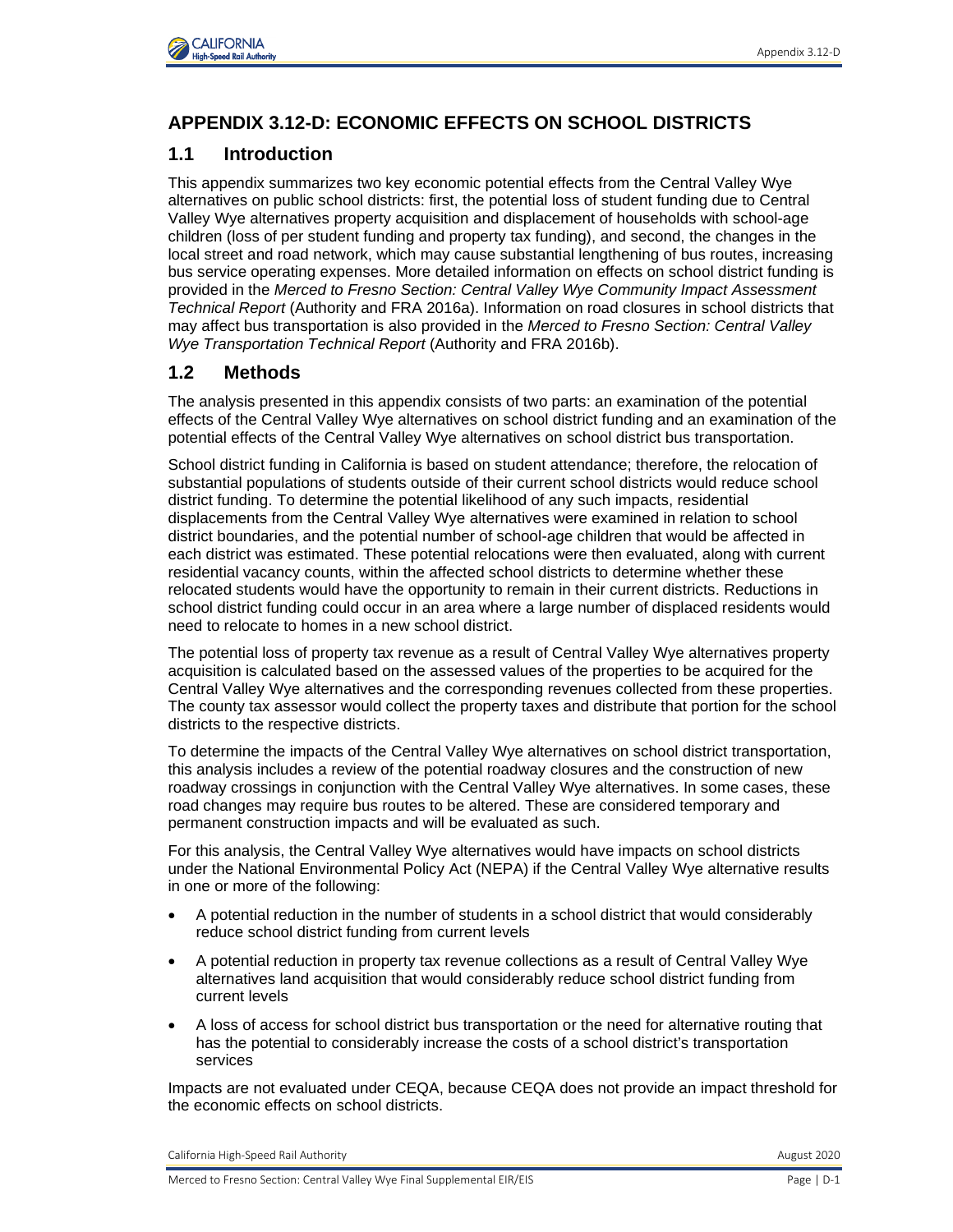

# **APPENDIX 3.12-D: ECONOMIC EFFECTS ON SCHOOL DISTRICTS**

# **1.1 Introduction**

This appendix summarizes two key economic potential effects from the Central Valley Wye alternatives on public school districts: first, the potential loss of student funding due to Central Valley Wye alternatives property acquisition and displacement of households with school-age children (loss of per student funding and property tax funding), and second, the changes in the local street and road network, which may cause substantial lengthening of bus routes, increasing bus service operating expenses. More detailed information on effects on school district funding is provided in the *Merced to Fresno Section: Central Valley Wye Community Impact Assessment Technical Report* (Authority and FRA 2016a). Information on road closures in school districts that may affect bus transportation is also provided in the *Merced to Fresno Section: Central Valley Wye Transportation Technical Report* (Authority and FRA 2016b).

# **1.2 Methods**

The analysis presented in this appendix consists of two parts: an examination of the potential effects of the Central Valley Wye alternatives on school district funding and an examination of the potential effects of the Central Valley Wye alternatives on school district bus transportation.

School district funding in California is based on student attendance; therefore, the relocation of substantial populations of students outside of their current school districts would reduce school district funding. To determine the potential likelihood of any such impacts, residential displacements from the Central Valley Wye alternatives were examined in relation to school district boundaries, and the potential number of school-age children that would be affected in each district was estimated. These potential relocations were then evaluated, along with current residential vacancy counts, within the affected school districts to determine whether these relocated students would have the opportunity to remain in their current districts. Reductions in school district funding could occur in an area where a large number of displaced residents would need to relocate to homes in a new school district.

The potential loss of property tax revenue as a result of Central Valley Wye alternatives property acquisition is calculated based on the assessed values of the properties to be acquired for the Central Valley Wye alternatives and the corresponding revenues collected from these properties. The county tax assessor would collect the property taxes and distribute that portion for the school districts to the respective districts.

To determine the impacts of the Central Valley Wye alternatives on school district transportation, this analysis includes a review of the potential roadway closures and the construction of new roadway crossings in conjunction with the Central Valley Wye alternatives. In some cases, these road changes may require bus routes to be altered. These are considered temporary and permanent construction impacts and will be evaluated as such.

For this analysis, the Central Valley Wye alternatives would have impacts on school districts under the National Environmental Policy Act (NEPA) if the Central Valley Wye alternative results in one or more of the following:

- A potential reduction in the number of students in a school district that would considerably reduce school district funding from current levels
- A potential reduction in property tax revenue collections as a result of Central Valley Wye alternatives land acquisition that would considerably reduce school district funding from current levels
- A loss of access for school district bus transportation or the need for alternative routing that has the potential to considerably increase the costs of a school district's transportation services

Impacts are not evaluated under CEQA, because CEQA does not provide an impact threshold for the economic effects on school districts.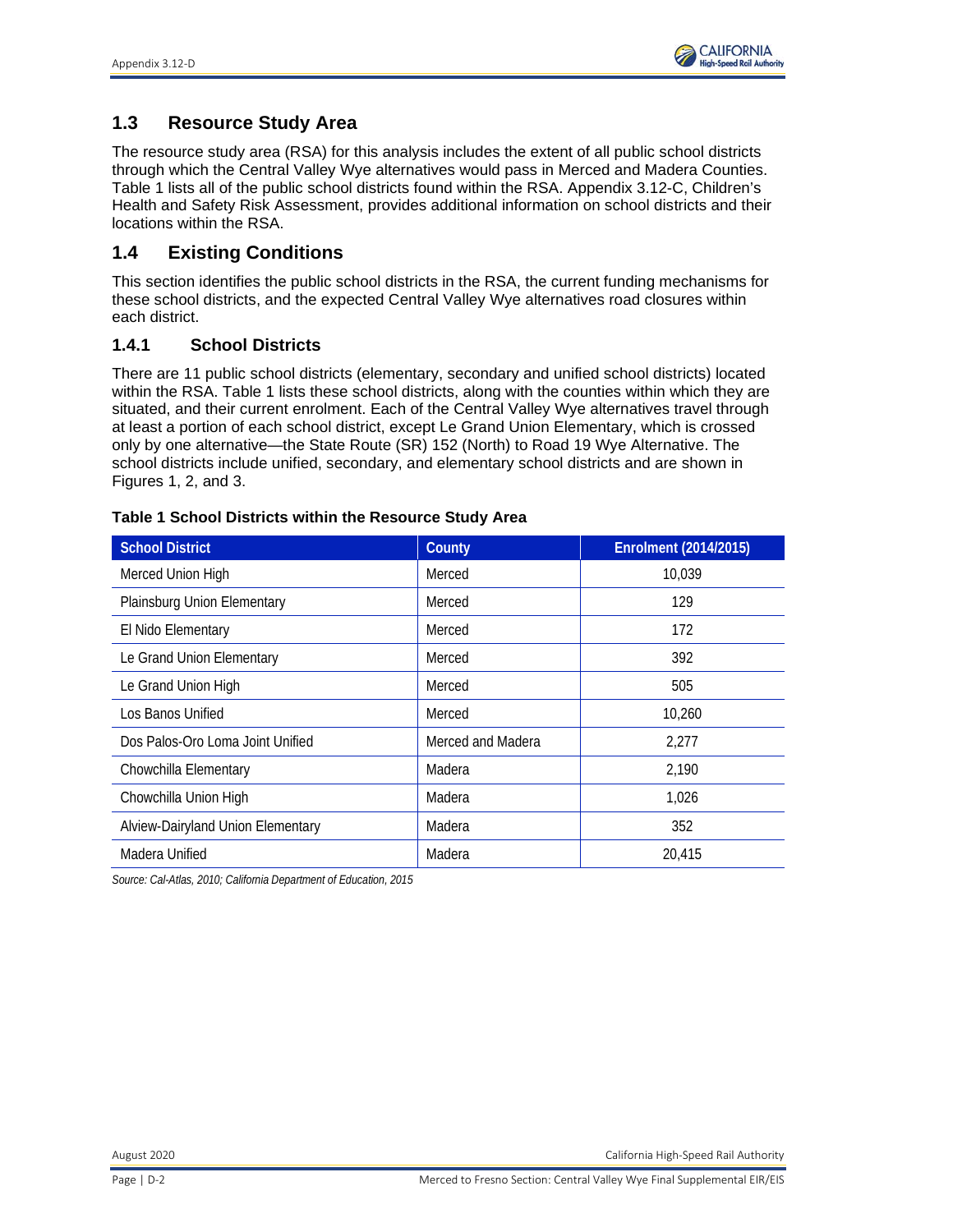

# **1.3 Resource Study Area**

The resource study area (RSA) for this analysis includes the extent of all public school districts through which the Central Valley Wye alternatives would pass in Merced and Madera Counties. Table 1 lists all of the public school districts found within the RSA. Appendix 3.12-C, Children's Health and Safety Risk Assessment, provides additional information on school districts and their locations within the RSA.

# **1.4 Existing Conditions**

This section identifies the public school districts in the RSA, the current funding mechanisms for these school districts, and the expected Central Valley Wye alternatives road closures within each district.

## **1.4.1 School Districts**

There are 11 public school districts (elementary, secondary and unified school districts) located within the RSA. Table 1 lists these school districts, along with the counties within which they are situated, and their current enrolment. Each of the Central Valley Wye alternatives travel through at least a portion of each school district, except Le Grand Union Elementary, which is crossed only by one alternative—the State Route (SR) 152 (North) to Road 19 Wye Alternative. The school districts include unified, secondary, and elementary school districts and are shown in Figures 1, 2, and 3.

| <b>School District</b>            | County            | <b>Enrolment (2014/2015)</b> |
|-----------------------------------|-------------------|------------------------------|
| Merced Union High                 | Merced            | 10,039                       |
| Plainsburg Union Elementary       | Merced            | 129                          |
| El Nido Elementary                | Merced            | 172                          |
| Le Grand Union Elementary         | Merced            | 392                          |
| Le Grand Union High               | Merced            | 505                          |
| Los Banos Unified                 | Merced            | 10,260                       |
| Dos Palos-Oro Loma Joint Unified  | Merced and Madera | 2,277                        |
| Chowchilla Elementary             | Madera            | 2,190                        |
| Chowchilla Union High             | Madera            | 1,026                        |
| Alview-Dairyland Union Elementary | Madera            | 352                          |
| Madera Unified                    | Madera            | 20.415                       |

#### **Table 1 School Districts within the Resource Study Area**

*Source: Cal-Atlas, 2010; California Department of Education, 2015*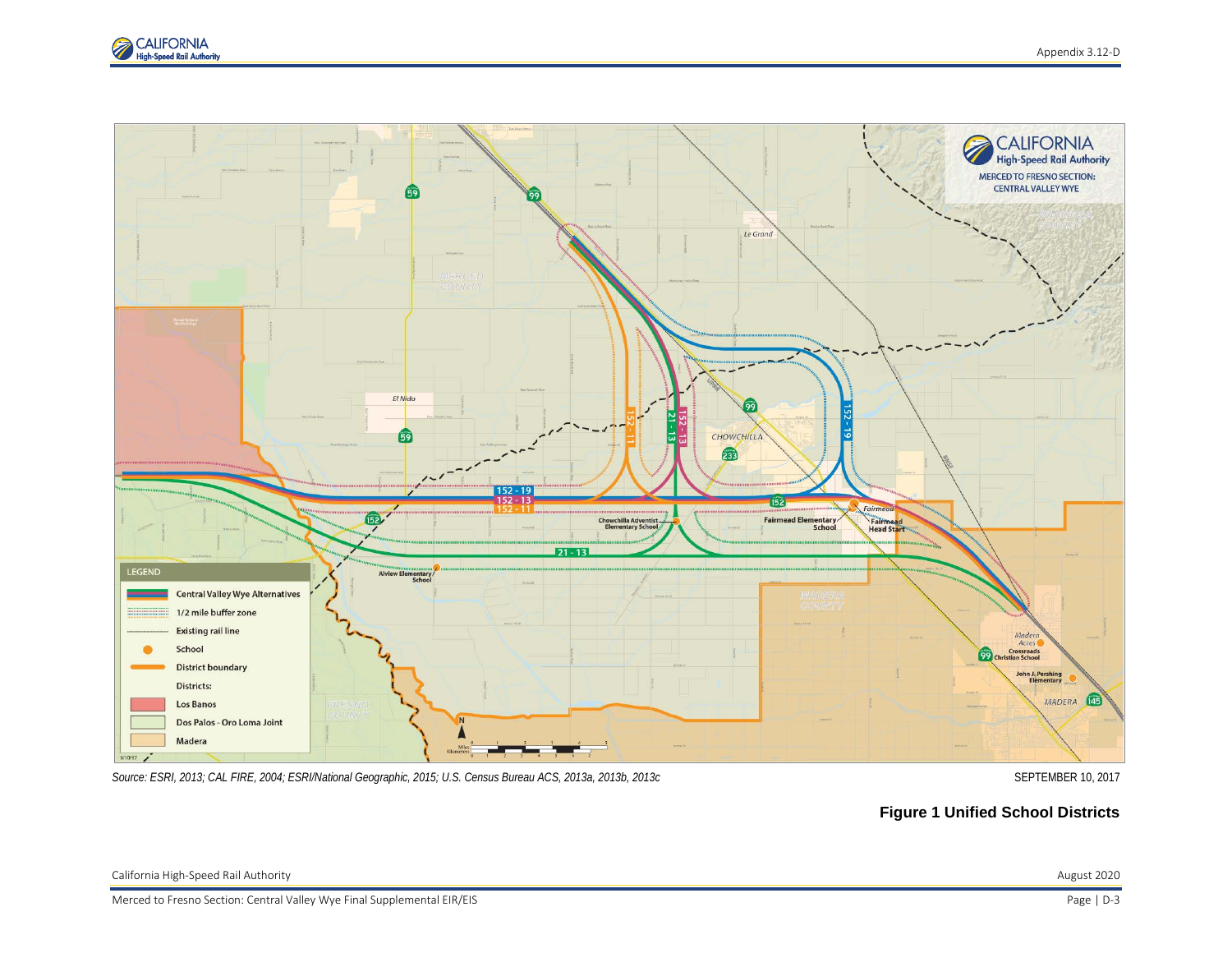



*Source: ESRI, 2013; CAL FIRE, 2004; ESRI/National Geographic, 2015; U.S. Census Bureau ACS, 2013a, 2013b, 2013c* SEPTEMBER 10, 2017

**Figure 1 Unified School Districts**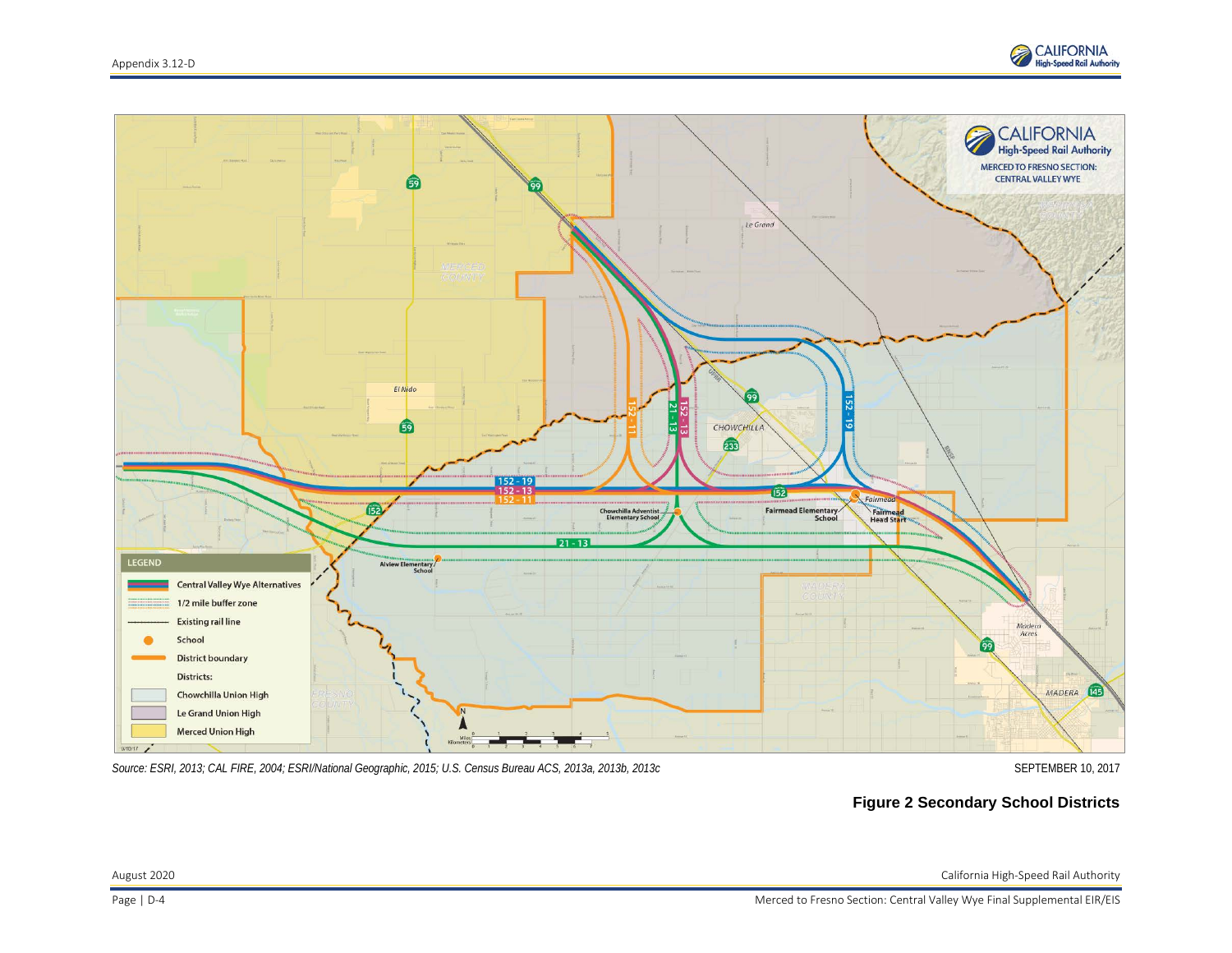



*Source: ESRI, 2013; CAL FIRE, 2004; ESRI/National Geographic, 2015; U.S. Census Bureau ACS, 2013a, 2013b, 2013c* SEPTEMBER 10, 2017

## **Figure 2 Secondary School Districts**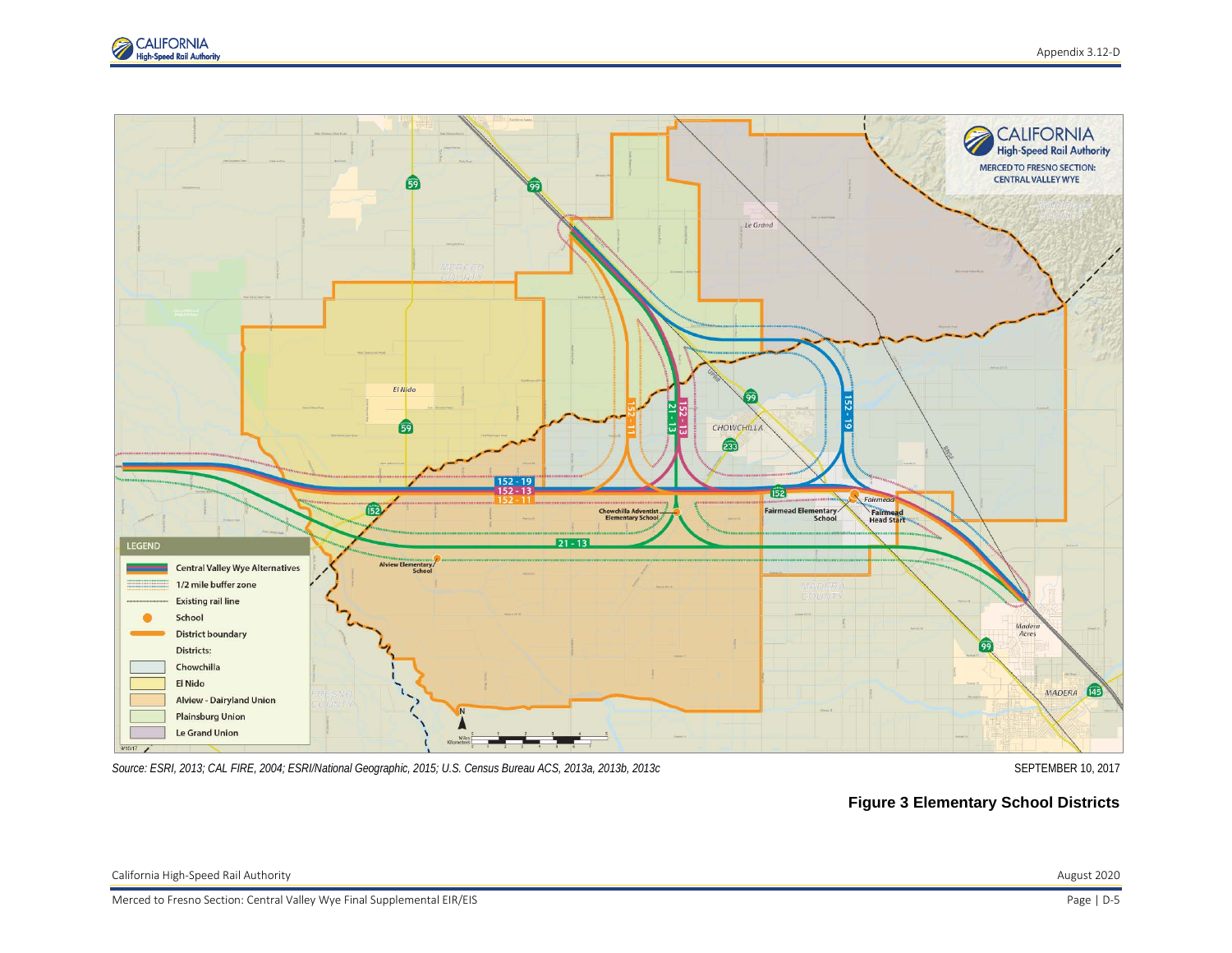

*Source: ESRI, 2013; CAL FIRE, 2004; ESRI/National Geographic, 2015; U.S. Census Bureau ACS, 2013a, 2013b, 2013c* SEPTEMBER 10, 2017

**Figure 3 Elementary School Districts**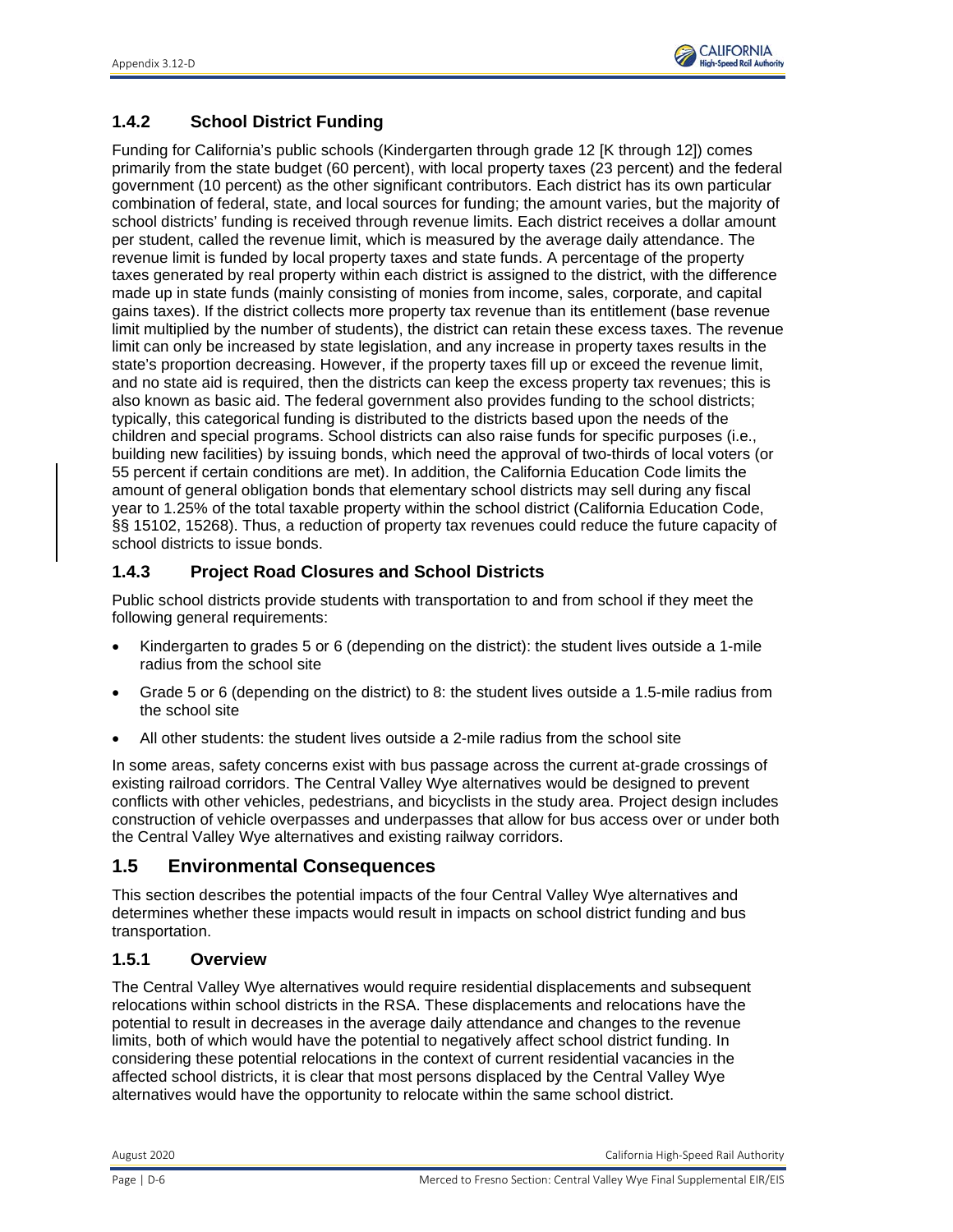

# **1.4.2 School District Funding**

Funding for California's public schools (Kindergarten through grade 12 [K through 12]) comes primarily from the state budget (60 percent), with local property taxes (23 percent) and the federal government (10 percent) as the other significant contributors. Each district has its own particular combination of federal, state, and local sources for funding; the amount varies, but the majority of school districts' funding is received through revenue limits. Each district receives a dollar amount per student, called the revenue limit, which is measured by the average daily attendance. The revenue limit is funded by local property taxes and state funds. A percentage of the property taxes generated by real property within each district is assigned to the district, with the difference made up in state funds (mainly consisting of monies from income, sales, corporate, and capital gains taxes). If the district collects more property tax revenue than its entitlement (base revenue limit multiplied by the number of students), the district can retain these excess taxes. The revenue limit can only be increased by state legislation, and any increase in property taxes results in the state's proportion decreasing. However, if the property taxes fill up or exceed the revenue limit, and no state aid is required, then the districts can keep the excess property tax revenues; this is also known as basic aid. The federal government also provides funding to the school districts; typically, this categorical funding is distributed to the districts based upon the needs of the children and special programs. School districts can also raise funds for specific purposes (i.e., building new facilities) by issuing bonds, which need the approval of two-thirds of local voters (or 55 percent if certain conditions are met). In addition, the California Education Code limits the amount of general obligation bonds that elementary school districts may sell during any fiscal year to 1.25% of the total taxable property within the school district (California Education Code, §§ 15102, 15268). Thus, a reduction of property tax revenues could reduce the future capacity of school districts to issue bonds.

## **1.4.3 Project Road Closures and School Districts**

Public school districts provide students with transportation to and from school if they meet the following general requirements:

- Kindergarten to grades 5 or 6 (depending on the district): the student lives outside a 1-mile radius from the school site
- Grade 5 or 6 (depending on the district) to 8: the student lives outside a 1.5-mile radius from the school site
- All other students: the student lives outside a 2-mile radius from the school site

In some areas, safety concerns exist with bus passage across the current at-grade crossings of existing railroad corridors. The Central Valley Wye alternatives would be designed to prevent conflicts with other vehicles, pedestrians, and bicyclists in the study area. Project design includes construction of vehicle overpasses and underpasses that allow for bus access over or under both the Central Valley Wye alternatives and existing railway corridors.

# **1.5 Environmental Consequences**

This section describes the potential impacts of the four Central Valley Wye alternatives and determines whether these impacts would result in impacts on school district funding and bus transportation.

## **1.5.1 Overview**

The Central Valley Wye alternatives would require residential displacements and subsequent relocations within school districts in the RSA. These displacements and relocations have the potential to result in decreases in the average daily attendance and changes to the revenue limits, both of which would have the potential to negatively affect school district funding. In considering these potential relocations in the context of current residential vacancies in the affected school districts, it is clear that most persons displaced by the Central Valley Wye alternatives would have the opportunity to relocate within the same school district.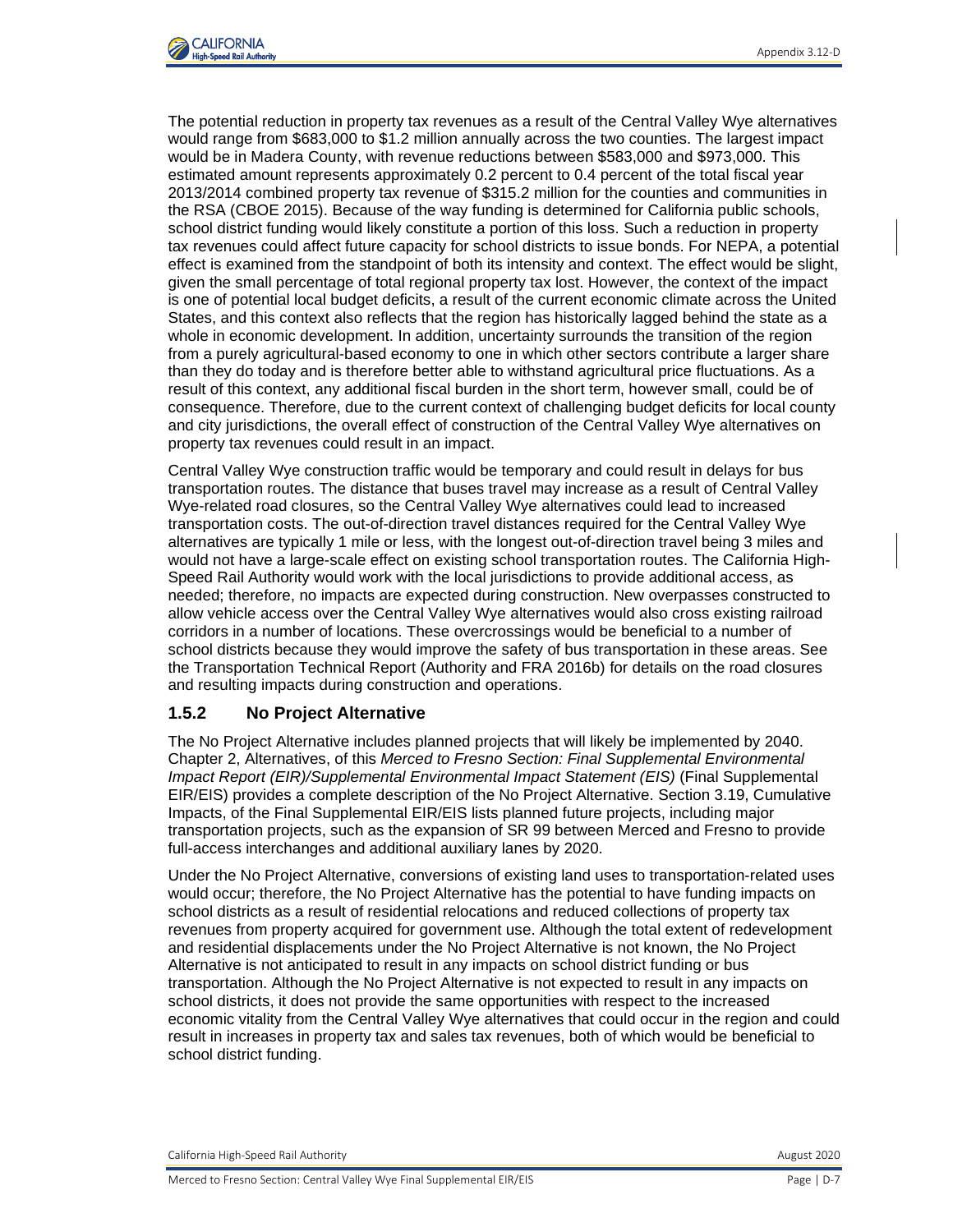

The potential reduction in property tax revenues as a result of the Central Valley Wye alternatives would range from \$683,000 to \$1.2 million annually across the two counties. The largest impact would be in Madera County, with revenue reductions between \$583,000 and \$973,000. This estimated amount represents approximately 0.2 percent to 0.4 percent of the total fiscal year 2013/2014 combined property tax revenue of \$315.2 million for the counties and communities in the RSA (CBOE 2015). Because of the way funding is determined for California public schools, school district funding would likely constitute a portion of this loss. Such a reduction in property tax revenues could affect future capacity for school districts to issue bonds. For NEPA, a potential effect is examined from the standpoint of both its intensity and context. The effect would be slight, given the small percentage of total regional property tax lost. However, the context of the impact is one of potential local budget deficits, a result of the current economic climate across the United States, and this context also reflects that the region has historically lagged behind the state as a whole in economic development. In addition, uncertainty surrounds the transition of the region from a purely agricultural-based economy to one in which other sectors contribute a larger share than they do today and is therefore better able to withstand agricultural price fluctuations. As a result of this context, any additional fiscal burden in the short term, however small, could be of consequence. Therefore, due to the current context of challenging budget deficits for local county and city jurisdictions, the overall effect of construction of the Central Valley Wye alternatives on property tax revenues could result in an impact.

Central Valley Wye construction traffic would be temporary and could result in delays for bus transportation routes. The distance that buses travel may increase as a result of Central Valley Wye-related road closures, so the Central Valley Wye alternatives could lead to increased transportation costs. The out-of-direction travel distances required for the Central Valley Wye alternatives are typically 1 mile or less, with the longest out-of-direction travel being 3 miles and would not have a large-scale effect on existing school transportation routes. The California High-Speed Rail Authority would work with the local jurisdictions to provide additional access, as needed; therefore, no impacts are expected during construction. New overpasses constructed to allow vehicle access over the Central Valley Wye alternatives would also cross existing railroad corridors in a number of locations. These overcrossings would be beneficial to a number of school districts because they would improve the safety of bus transportation in these areas. See the Transportation Technical Report (Authority and FRA 2016b) for details on the road closures and resulting impacts during construction and operations.

## **1.5.2 No Project Alternative**

The No Project Alternative includes planned projects that will likely be implemented by 2040. Chapter 2, Alternatives, of this *Merced to Fresno Section: Final Supplemental Environmental Impact Report (EIR)/Supplemental Environmental Impact Statement (EIS)* (Final Supplemental EIR/EIS) provides a complete description of the No Project Alternative. Section 3.19, Cumulative Impacts, of the Final Supplemental EIR/EIS lists planned future projects, including major transportation projects, such as the expansion of SR 99 between Merced and Fresno to provide full-access interchanges and additional auxiliary lanes by 2020.

Under the No Project Alternative, conversions of existing land uses to transportation-related uses would occur; therefore, the No Project Alternative has the potential to have funding impacts on school districts as a result of residential relocations and reduced collections of property tax revenues from property acquired for government use. Although the total extent of redevelopment and residential displacements under the No Project Alternative is not known, the No Project Alternative is not anticipated to result in any impacts on school district funding or bus transportation. Although the No Project Alternative is not expected to result in any impacts on school districts, it does not provide the same opportunities with respect to the increased economic vitality from the Central Valley Wye alternatives that could occur in the region and could result in increases in property tax and sales tax revenues, both of which would be beneficial to school district funding.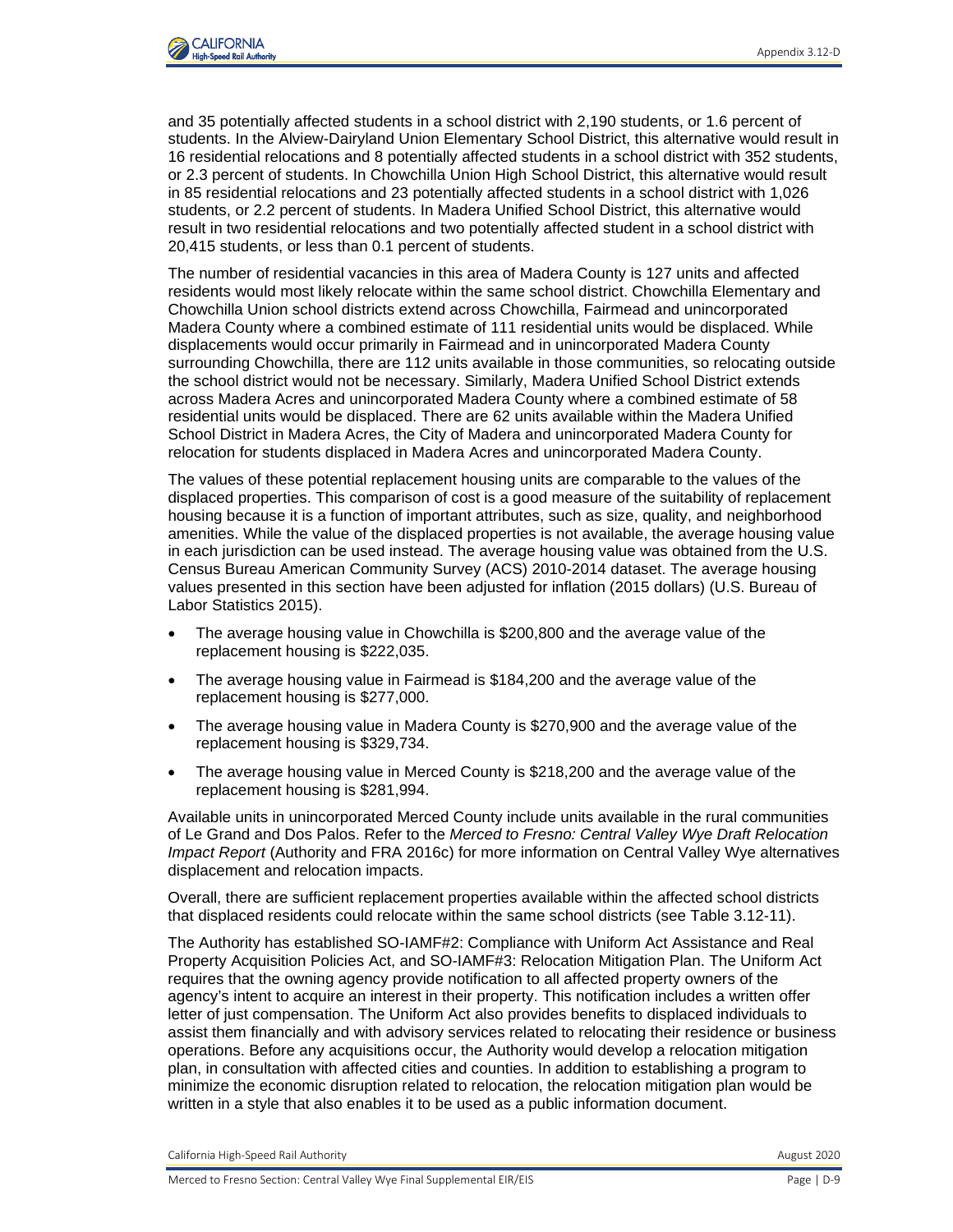

and 35 potentially affected students in a school district with 2,190 students, or 1.6 percent of students. In the Alview-Dairyland Union Elementary School District, this alternative would result in 16 residential relocations and 8 potentially affected students in a school district with 352 students, or 2.3 percent of students. In Chowchilla Union High School District, this alternative would result in 85 residential relocations and 23 potentially affected students in a school district with 1,026 students, or 2.2 percent of students. In Madera Unified School District, this alternative would result in two residential relocations and two potentially affected student in a school district with 20,415 students, or less than 0.1 percent of students.

The number of residential vacancies in this area of Madera County is 127 units and affected residents would most likely relocate within the same school district. Chowchilla Elementary and Chowchilla Union school districts extend across Chowchilla, Fairmead and unincorporated Madera County where a combined estimate of 111 residential units would be displaced. While displacements would occur primarily in Fairmead and in unincorporated Madera County surrounding Chowchilla, there are 112 units available in those communities, so relocating outside the school district would not be necessary. Similarly, Madera Unified School District extends across Madera Acres and unincorporated Madera County where a combined estimate of 58 residential units would be displaced. There are 62 units available within the Madera Unified School District in Madera Acres, the City of Madera and unincorporated Madera County for relocation for students displaced in Madera Acres and unincorporated Madera County.

The values of these potential replacement housing units are comparable to the values of the displaced properties. This comparison of cost is a good measure of the suitability of replacement housing because it is a function of important attributes, such as size, quality, and neighborhood amenities. While the value of the displaced properties is not available, the average housing value in each jurisdiction can be used instead. The average housing value was obtained from the U.S. Census Bureau American Community Survey (ACS) 2010-2014 dataset. The average housing values presented in this section have been adjusted for inflation (2015 dollars) (U.S. Bureau of Labor Statistics 2015).

- The average housing value in Chowchilla is \$200,800 and the average value of the replacement housing is \$222,035.
- The average housing value in Fairmead is \$184,200 and the average value of the replacement housing is \$277,000.
- The average housing value in Madera County is \$270,900 and the average value of the replacement housing is \$329,734.
- The average housing value in Merced County is \$218,200 and the average value of the replacement housing is \$281,994.

Available units in unincorporated Merced County include units available in the rural communities of Le Grand and Dos Palos. Refer to the *Merced to Fresno: Central Valley Wye Draft Relocation Impact Report* (Authority and FRA 2016c) for more information on Central Valley Wye alternatives displacement and relocation impacts.

Overall, there are sufficient replacement properties available within the affected school districts that displaced residents could relocate within the same school districts (see Table 3.12-11).

The Authority has established SO-IAMF#2: Compliance with Uniform Act Assistance and Real Property Acquisition Policies Act, and SO-IAMF#3: Relocation Mitigation Plan. The Uniform Act requires that the owning agency provide notification to all affected property owners of the agency's intent to acquire an interest in their property. This notification includes a written offer letter of just compensation. The Uniform Act also provides benefits to displaced individuals to assist them financially and with advisory services related to relocating their residence or business operations. Before any acquisitions occur, the Authority would develop a relocation mitigation plan, in consultation with affected cities and counties. In addition to establishing a program to minimize the economic disruption related to relocation, the relocation mitigation plan would be written in a style that also enables it to be used as a public information document.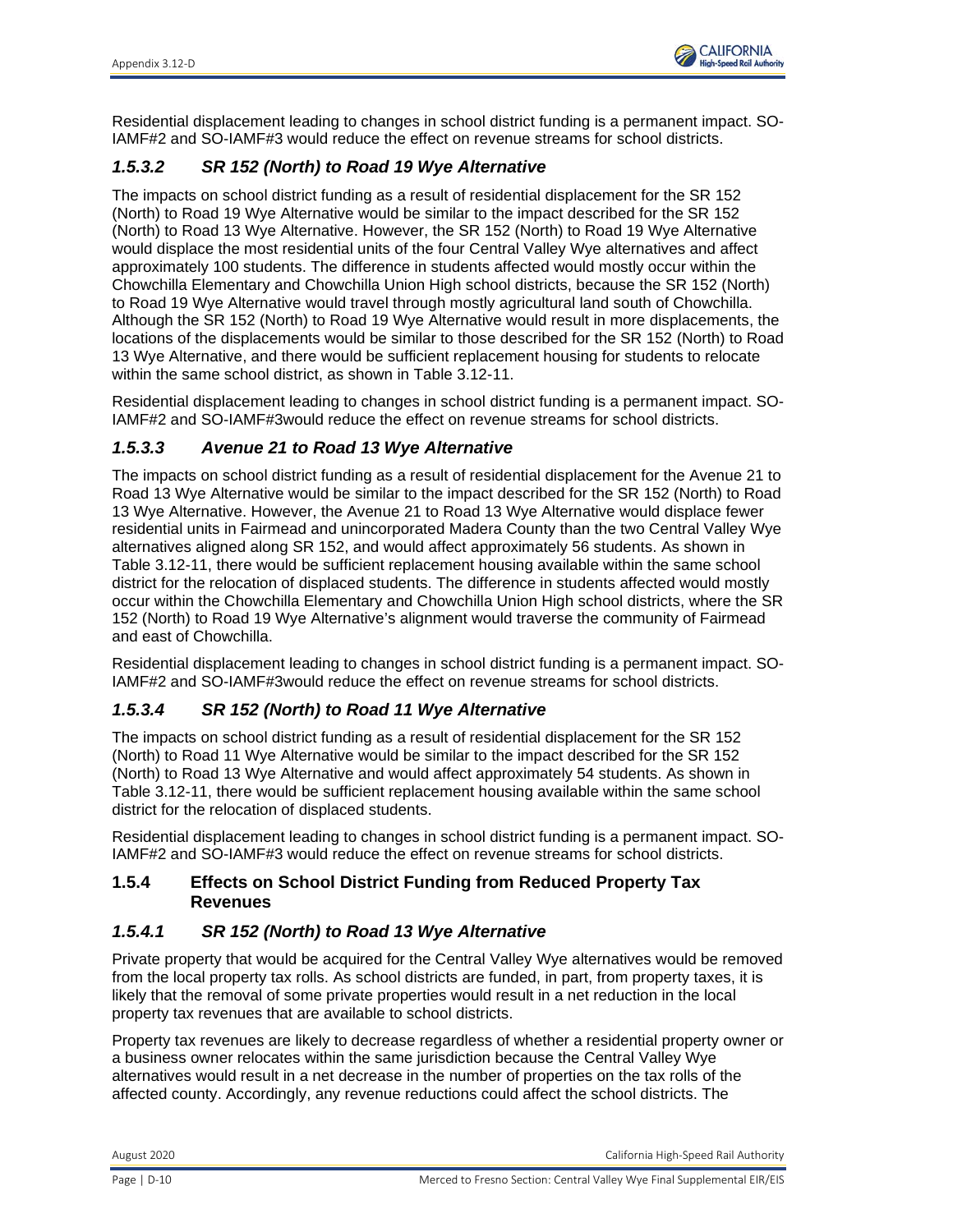Residential displacement leading to changes in school district funding is a permanent impact. SO-IAMF#2 and SO-IAMF#3 would reduce the effect on revenue streams for school districts.

# *1.5.3.2 SR 152 (North) to Road 19 Wye Alternative*

The impacts on school district funding as a result of residential displacement for the SR 152 (North) to Road 19 Wye Alternative would be similar to the impact described for the SR 152 (North) to Road 13 Wye Alternative. However, the SR 152 (North) to Road 19 Wye Alternative would displace the most residential units of the four Central Valley Wye alternatives and affect approximately 100 students. The difference in students affected would mostly occur within the Chowchilla Elementary and Chowchilla Union High school districts, because the SR 152 (North) to Road 19 Wye Alternative would travel through mostly agricultural land south of Chowchilla. Although the SR 152 (North) to Road 19 Wye Alternative would result in more displacements, the locations of the displacements would be similar to those described for the SR 152 (North) to Road 13 Wye Alternative, and there would be sufficient replacement housing for students to relocate within the same school district, as shown in Table 3.12-11.

Residential displacement leading to changes in school district funding is a permanent impact. SO-IAMF#2 and SO-IAMF#3would reduce the effect on revenue streams for school districts.

# *1.5.3.3 Avenue 21 to Road 13 Wye Alternative*

The impacts on school district funding as a result of residential displacement for the Avenue 21 to Road 13 Wye Alternative would be similar to the impact described for the SR 152 (North) to Road 13 Wye Alternative. However, the Avenue 21 to Road 13 Wye Alternative would displace fewer residential units in Fairmead and unincorporated Madera County than the two Central Valley Wye alternatives aligned along SR 152, and would affect approximately 56 students. As shown in Table 3.12-11, there would be sufficient replacement housing available within the same school district for the relocation of displaced students. The difference in students affected would mostly occur within the Chowchilla Elementary and Chowchilla Union High school districts, where the SR 152 (North) to Road 19 Wye Alternative's alignment would traverse the community of Fairmead and east of Chowchilla.

Residential displacement leading to changes in school district funding is a permanent impact. SO-IAMF#2 and SO-IAMF#3would reduce the effect on revenue streams for school districts.

# *1.5.3.4 SR 152 (North) to Road 11 Wye Alternative*

The impacts on school district funding as a result of residential displacement for the SR 152 (North) to Road 11 Wye Alternative would be similar to the impact described for the SR 152 (North) to Road 13 Wye Alternative and would affect approximately 54 students. As shown in Table 3.12-11, there would be sufficient replacement housing available within the same school district for the relocation of displaced students.

Residential displacement leading to changes in school district funding is a permanent impact. SO-IAMF#2 and SO-IAMF#3 would reduce the effect on revenue streams for school districts.

## **1.5.4 Effects on School District Funding from Reduced Property Tax Revenues**

# *1.5.4.1 SR 152 (North) to Road 13 Wye Alternative*

Private property that would be acquired for the Central Valley Wye alternatives would be removed from the local property tax rolls. As school districts are funded, in part, from property taxes, it is likely that the removal of some private properties would result in a net reduction in the local property tax revenues that are available to school districts.

Property tax revenues are likely to decrease regardless of whether a residential property owner or a business owner relocates within the same jurisdiction because the Central Valley Wye alternatives would result in a net decrease in the number of properties on the tax rolls of the affected county. Accordingly, any revenue reductions could affect the school districts. The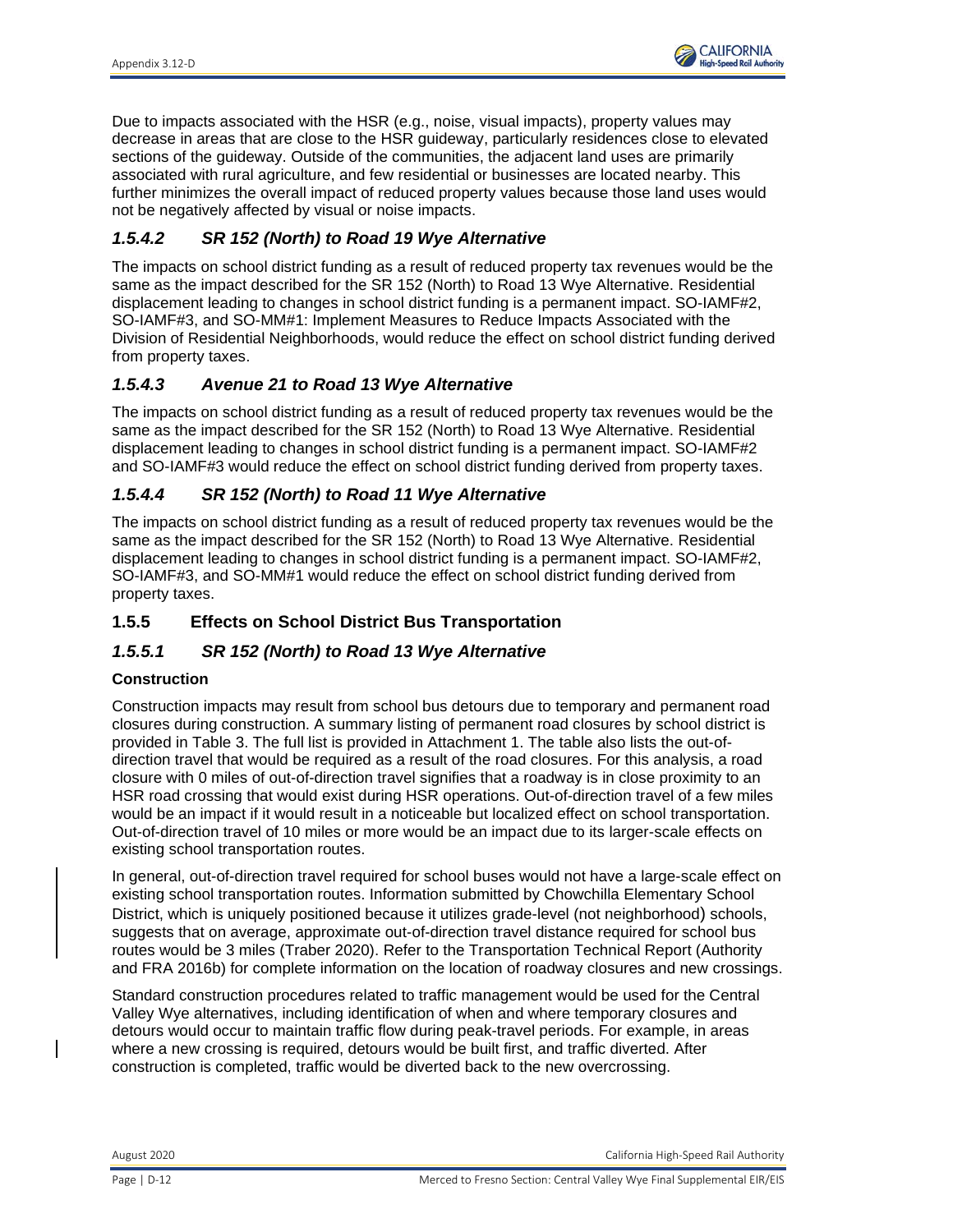

Due to impacts associated with the HSR (e.g., noise, visual impacts), property values may decrease in areas that are close to the HSR guideway, particularly residences close to elevated sections of the guideway. Outside of the communities, the adjacent land uses are primarily associated with rural agriculture, and few residential or businesses are located nearby. This further minimizes the overall impact of reduced property values because those land uses would not be negatively affected by visual or noise impacts.

# *1.5.4.2 SR 152 (North) to Road 19 Wye Alternative*

The impacts on school district funding as a result of reduced property tax revenues would be the same as the impact described for the SR 152 (North) to Road 13 Wye Alternative. Residential displacement leading to changes in school district funding is a permanent impact. SO-IAMF#2, SO-IAMF#3, and SO-MM#1: Implement Measures to Reduce Impacts Associated with the Division of Residential Neighborhoods, would reduce the effect on school district funding derived from property taxes.

# *1.5.4.3 Avenue 21 to Road 13 Wye Alternative*

The impacts on school district funding as a result of reduced property tax revenues would be the same as the impact described for the SR 152 (North) to Road 13 Wye Alternative. Residential displacement leading to changes in school district funding is a permanent impact. SO-IAMF#2 and SO-IAMF#3 would reduce the effect on school district funding derived from property taxes.

# *1.5.4.4 SR 152 (North) to Road 11 Wye Alternative*

The impacts on school district funding as a result of reduced property tax revenues would be the same as the impact described for the SR 152 (North) to Road 13 Wye Alternative. Residential displacement leading to changes in school district funding is a permanent impact. SO-IAMF#2, SO-IAMF#3, and SO-MM#1 would reduce the effect on school district funding derived from property taxes.

# **1.5.5 Effects on School District Bus Transportation**

# *1.5.5.1 SR 152 (North) to Road 13 Wye Alternative*

## **Construction**

Construction impacts may result from school bus detours due to temporary and permanent road closures during construction. A summary listing of permanent road closures by school district is provided in Table 3. The full list is provided in Attachment 1. The table also lists the out-ofdirection travel that would be required as a result of the road closures. For this analysis, a road closure with 0 miles of out-of-direction travel signifies that a roadway is in close proximity to an HSR road crossing that would exist during HSR operations. Out-of-direction travel of a few miles would be an impact if it would result in a noticeable but localized effect on school transportation. Out-of-direction travel of 10 miles or more would be an impact due to its larger-scale effects on existing school transportation routes.

In general, out-of-direction travel required for school buses would not have a large-scale effect on existing school transportation routes. Information submitted by Chowchilla Elementary School District, which is uniquely positioned because it utilizes grade-level (not neighborhood) schools, suggests that on average, approximate out-of-direction travel distance required for school bus routes would be 3 miles (Traber 2020). Refer to the Transportation Technical Report (Authority and FRA 2016b) for complete information on the location of roadway closures and new crossings.

Standard construction procedures related to traffic management would be used for the Central Valley Wye alternatives, including identification of when and where temporary closures and detours would occur to maintain traffic flow during peak-travel periods. For example, in areas where a new crossing is required, detours would be built first, and traffic diverted. After construction is completed, traffic would be diverted back to the new overcrossing.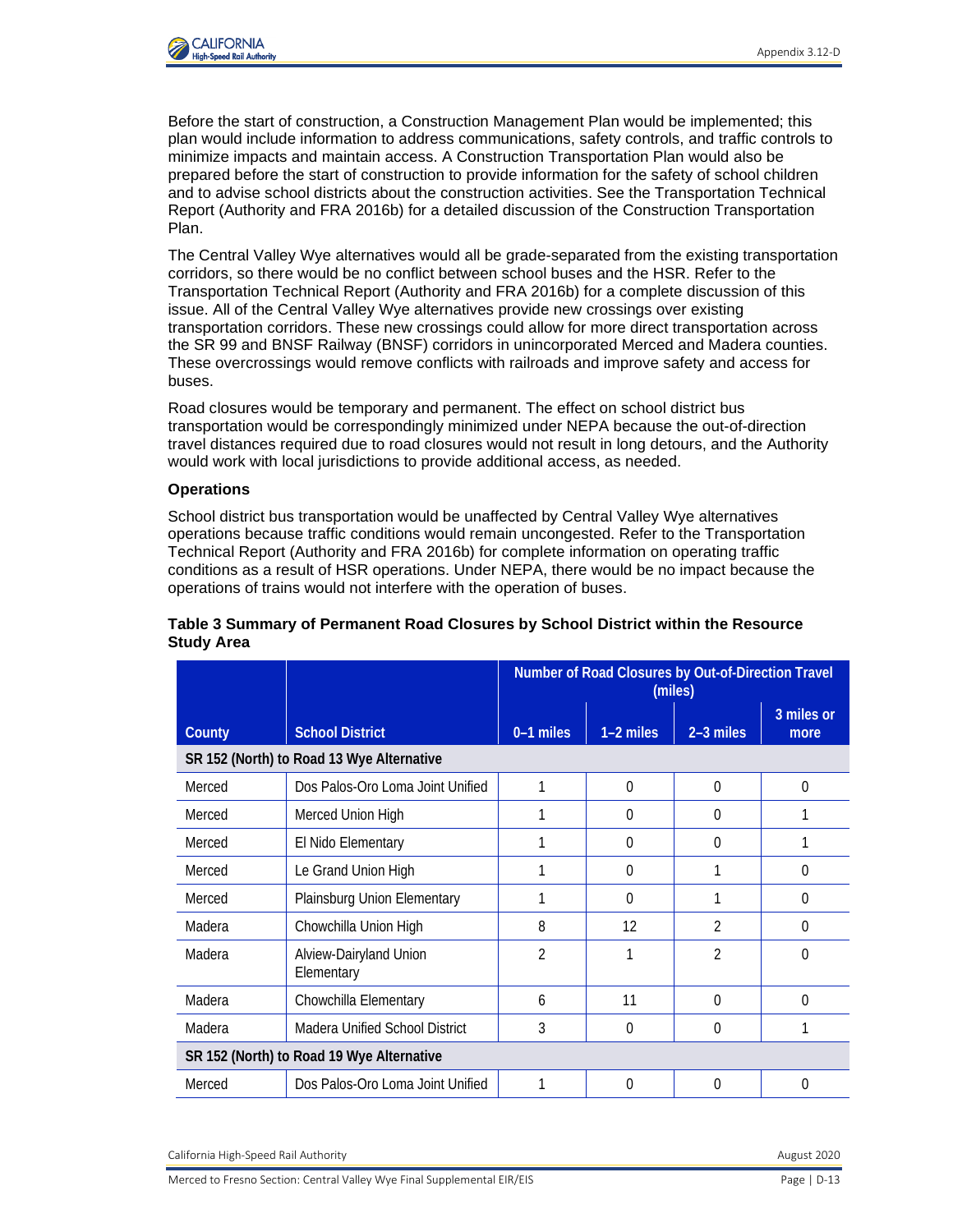Before the start of construction, a Construction Management Plan would be implemented; this plan would include information to address communications, safety controls, and traffic controls to minimize impacts and maintain access. A Construction Transportation Plan would also be prepared before the start of construction to provide information for the safety of school children and to advise school districts about the construction activities. See the Transportation Technical Report (Authority and FRA 2016b) for a detailed discussion of the Construction Transportation Plan.

The Central Valley Wye alternatives would all be grade-separated from the existing transportation corridors, so there would be no conflict between school buses and the HSR. Refer to the Transportation Technical Report (Authority and FRA 2016b) for a complete discussion of this issue. All of the Central Valley Wye alternatives provide new crossings over existing transportation corridors. These new crossings could allow for more direct transportation across the SR 99 and BNSF Railway (BNSF) corridors in unincorporated Merced and Madera counties. These overcrossings would remove conflicts with railroads and improve safety and access for buses.

Road closures would be temporary and permanent. The effect on school district bus transportation would be correspondingly minimized under NEPA because the out-of-direction travel distances required due to road closures would not result in long detours, and the Authority would work with local jurisdictions to provide additional access, as needed.

#### **Operations**

School district bus transportation would be unaffected by Central Valley Wye alternatives operations because traffic conditions would remain uncongested. Refer to the Transportation Technical Report (Authority and FRA 2016b) for complete information on operating traffic conditions as a result of HSR operations. Under NEPA, there would be no impact because the operations of trains would not interfere with the operation of buses.

|        |                                           | Number of Road Closures by Out-of-Direction Travel<br>(miles) |             |                |                    |  |
|--------|-------------------------------------------|---------------------------------------------------------------|-------------|----------------|--------------------|--|
| County | <b>School District</b>                    | $0-1$ miles                                                   | $1-2$ miles | $2-3$ miles    | 3 miles or<br>more |  |
|        | SR 152 (North) to Road 13 Wye Alternative |                                                               |             |                |                    |  |
| Merced | Dos Palos-Oro Loma Joint Unified          |                                                               | $\theta$    | $\theta$       | $\Omega$           |  |
| Merced | Merced Union High                         | 1                                                             | $\Omega$    | $\Omega$       |                    |  |
| Merced | El Nido Elementary                        |                                                               | $\Omega$    | 0              |                    |  |
| Merced | Le Grand Union High                       |                                                               | $\theta$    | 1              | $\mathbf{0}$       |  |
| Merced | Plainsburg Union Elementary               | 1                                                             | $\Omega$    | 1              | $\Omega$           |  |
| Madera | Chowchilla Union High                     | 8                                                             | 12          | 2              | 0                  |  |
| Madera | Alview-Dairyland Union<br>Elementary      | $\overline{2}$                                                |             | $\overline{2}$ | $\Omega$           |  |
| Madera | Chowchilla Elementary                     | 6                                                             | 11          | $\Omega$       | $\Omega$           |  |
| Madera | <b>Madera Unified School District</b>     | 3                                                             | $\theta$    | $\Omega$       |                    |  |
|        | SR 152 (North) to Road 19 Wye Alternative |                                                               |             |                |                    |  |
| Merced | Dos Palos-Oro Loma Joint Unified          |                                                               | $\Omega$    | $\Omega$       | 0                  |  |

#### **Table 3 Summary of Permanent Road Closures by School District within the Resource Study Area**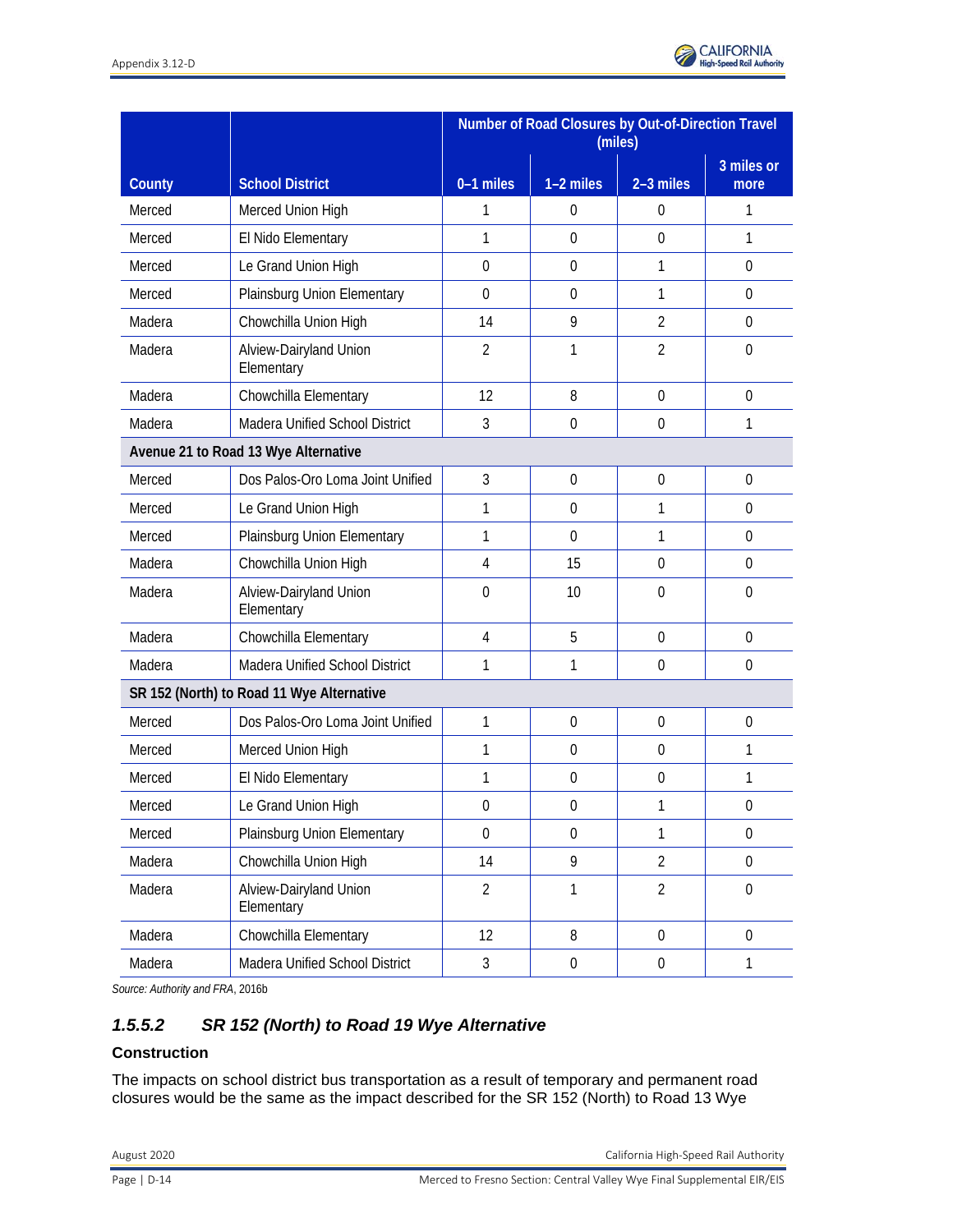|        |                                           | Number of Road Closures by Out-of-Direction Travel<br>(miles) |                  |                  |                      |
|--------|-------------------------------------------|---------------------------------------------------------------|------------------|------------------|----------------------|
| County | <b>School District</b>                    | 0-1 miles                                                     | 1-2 miles        | 2-3 miles        | $3$ miles or<br>more |
| Merced | Merced Union High                         | 1                                                             | 0                | $\mathbf 0$      | 1                    |
| Merced | El Nido Elementary                        | 1                                                             | $\mathbf 0$      | $\mathbf 0$      | 1                    |
| Merced | Le Grand Union High                       | $\Omega$                                                      | $\mathbf 0$      | 1                | 0                    |
| Merced | Plainsburg Union Elementary               | $\overline{0}$                                                | $\mathbf 0$      | 1                | $\mathbf 0$          |
| Madera | Chowchilla Union High                     | 14                                                            | 9                | $\overline{2}$   | 0                    |
| Madera | Alview-Dairyland Union<br>Elementary      | $\overline{2}$                                                | 1                | $\overline{2}$   | $\mathbf 0$          |
| Madera | Chowchilla Elementary                     | 12                                                            | 8                | $\overline{0}$   | $\mathbf 0$          |
| Madera | Madera Unified School District            | $\mathfrak{Z}$                                                | $\mathbf 0$      | $\mathbf 0$      | 1                    |
|        | Avenue 21 to Road 13 Wye Alternative      |                                                               |                  |                  |                      |
| Merced | Dos Palos-Oro Loma Joint Unified          | $\overline{3}$                                                | $\mathbf 0$      | $\mathbf 0$      | $\mathbf 0$          |
| Merced | Le Grand Union High                       | 1                                                             | $\overline{0}$   | 1                | 0                    |
| Merced | Plainsburg Union Elementary               | 1                                                             | $\overline{0}$   | 1                | $\mathbf 0$          |
| Madera | Chowchilla Union High                     | $\overline{4}$                                                | 15               | $\mathbf 0$      | $\mathbf 0$          |
| Madera | Alview-Dairyland Union<br>Elementary      | 0                                                             | 10               | $\mathbf 0$      | $\mathbf 0$          |
| Madera | Chowchilla Elementary                     | $\overline{4}$                                                | 5                | $\mathbf 0$      | $\mathbf 0$          |
| Madera | Madera Unified School District            | 1                                                             | 1                | $\mathbf 0$      | $\boldsymbol{0}$     |
|        | SR 152 (North) to Road 11 Wye Alternative |                                                               |                  |                  |                      |
| Merced | Dos Palos-Oro Loma Joint Unified          | $\mathbf{1}$                                                  | $\mathbf 0$      | $\mathbf 0$      | $\mathbf 0$          |
| Merced | Merced Union High                         | 1                                                             | $\mathbf 0$      | $\mathbf 0$      | 1                    |
| Merced | El Nido Elementary                        | 1                                                             | $\boldsymbol{0}$ | $\mathbf 0$      | 1                    |
| Merced | Le Grand Union High                       | $\boldsymbol{0}$                                              | $\boldsymbol{0}$ | 1                | 0                    |
| Merced | Plainsburg Union Elementary               | $\mathbf 0$                                                   | $\mathbf 0$      | 1                | $\mathbf 0$          |
| Madera | Chowchilla Union High                     | 14                                                            | 9                | $\overline{2}$   | $\boldsymbol{0}$     |
| Madera | Alview-Dairyland Union<br>Elementary      | $\overline{2}$                                                | $\mathbf{1}$     | $\overline{2}$   | $\boldsymbol{0}$     |
| Madera | Chowchilla Elementary                     | 12                                                            | 8                | $\mathbf 0$      | $\boldsymbol{0}$     |
| Madera | Madera Unified School District            | $\mathfrak{Z}$                                                | $\boldsymbol{0}$ | $\boldsymbol{0}$ | $\mathbf{1}$         |

*Source: Authority and FRA*, 2016b

# *1.5.5.2 SR 152 (North) to Road 19 Wye Alternative*

#### **Construction**

The impacts on school district bus transportation as a result of temporary and permanent road closures would be the same as the impact described for the SR 152 (North) to Road 13 Wye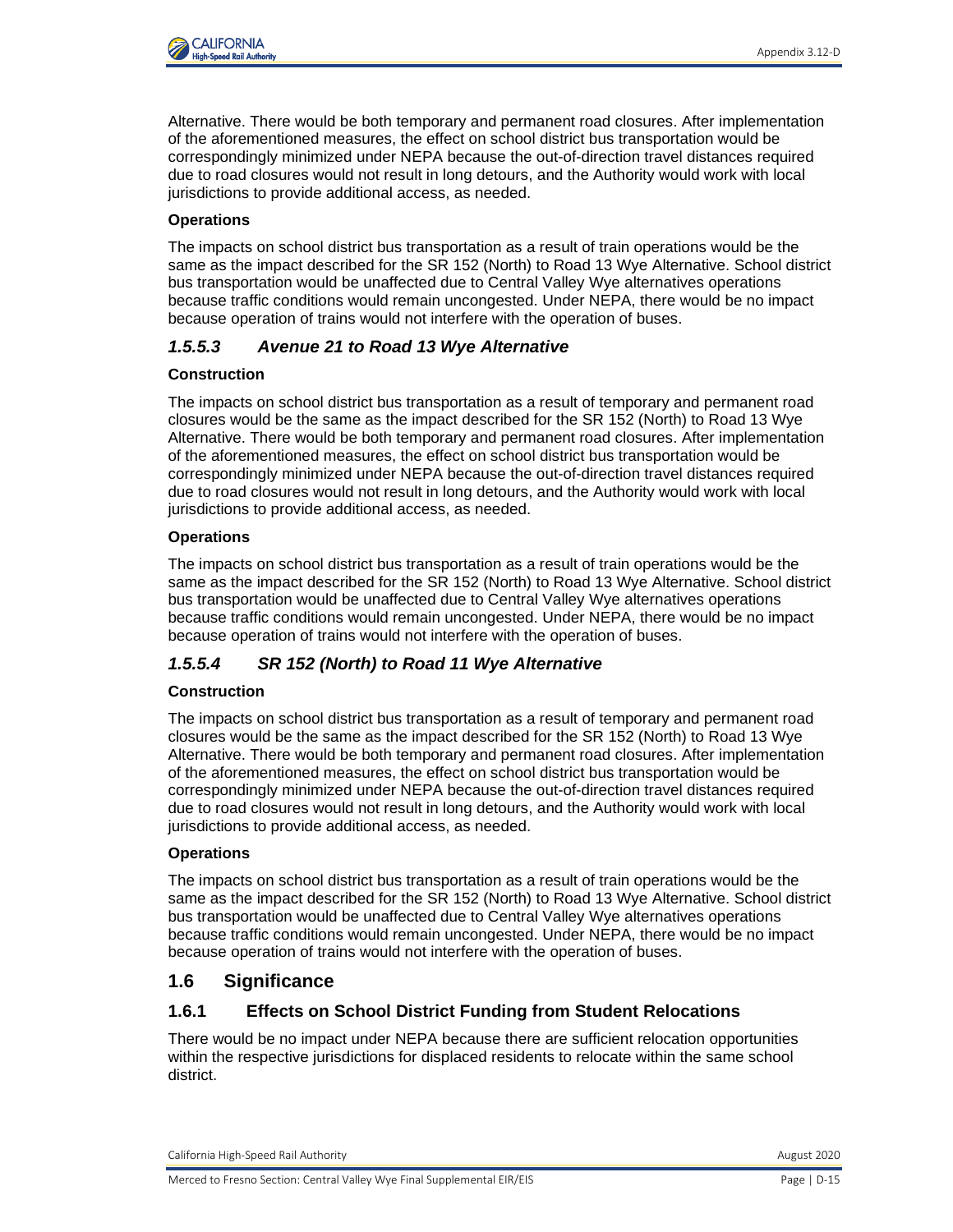

Alternative. There would be both temporary and permanent road closures. After implementation of the aforementioned measures, the effect on school district bus transportation would be correspondingly minimized under NEPA because the out-of-direction travel distances required due to road closures would not result in long detours, and the Authority would work with local jurisdictions to provide additional access, as needed.

## **Operations**

The impacts on school district bus transportation as a result of train operations would be the same as the impact described for the SR 152 (North) to Road 13 Wye Alternative. School district bus transportation would be unaffected due to Central Valley Wye alternatives operations because traffic conditions would remain uncongested. Under NEPA, there would be no impact because operation of trains would not interfere with the operation of buses.

## *1.5.5.3 Avenue 21 to Road 13 Wye Alternative*

#### **Construction**

The impacts on school district bus transportation as a result of temporary and permanent road closures would be the same as the impact described for the SR 152 (North) to Road 13 Wye Alternative. There would be both temporary and permanent road closures. After implementation of the aforementioned measures, the effect on school district bus transportation would be correspondingly minimized under NEPA because the out-of-direction travel distances required due to road closures would not result in long detours, and the Authority would work with local jurisdictions to provide additional access, as needed.

#### **Operations**

The impacts on school district bus transportation as a result of train operations would be the same as the impact described for the SR 152 (North) to Road 13 Wye Alternative. School district bus transportation would be unaffected due to Central Valley Wye alternatives operations because traffic conditions would remain uncongested. Under NEPA, there would be no impact because operation of trains would not interfere with the operation of buses.

## *1.5.5.4 SR 152 (North) to Road 11 Wye Alternative*

#### **Construction**

The impacts on school district bus transportation as a result of temporary and permanent road closures would be the same as the impact described for the SR 152 (North) to Road 13 Wye Alternative. There would be both temporary and permanent road closures. After implementation of the aforementioned measures, the effect on school district bus transportation would be correspondingly minimized under NEPA because the out-of-direction travel distances required due to road closures would not result in long detours, and the Authority would work with local jurisdictions to provide additional access, as needed.

#### **Operations**

The impacts on school district bus transportation as a result of train operations would be the same as the impact described for the SR 152 (North) to Road 13 Wye Alternative. School district bus transportation would be unaffected due to Central Valley Wye alternatives operations because traffic conditions would remain uncongested. Under NEPA, there would be no impact because operation of trains would not interfere with the operation of buses.

# **1.6 Significance**

# **1.6.1 Effects on School District Funding from Student Relocations**

There would be no impact under NEPA because there are sufficient relocation opportunities within the respective jurisdictions for displaced residents to relocate within the same school district.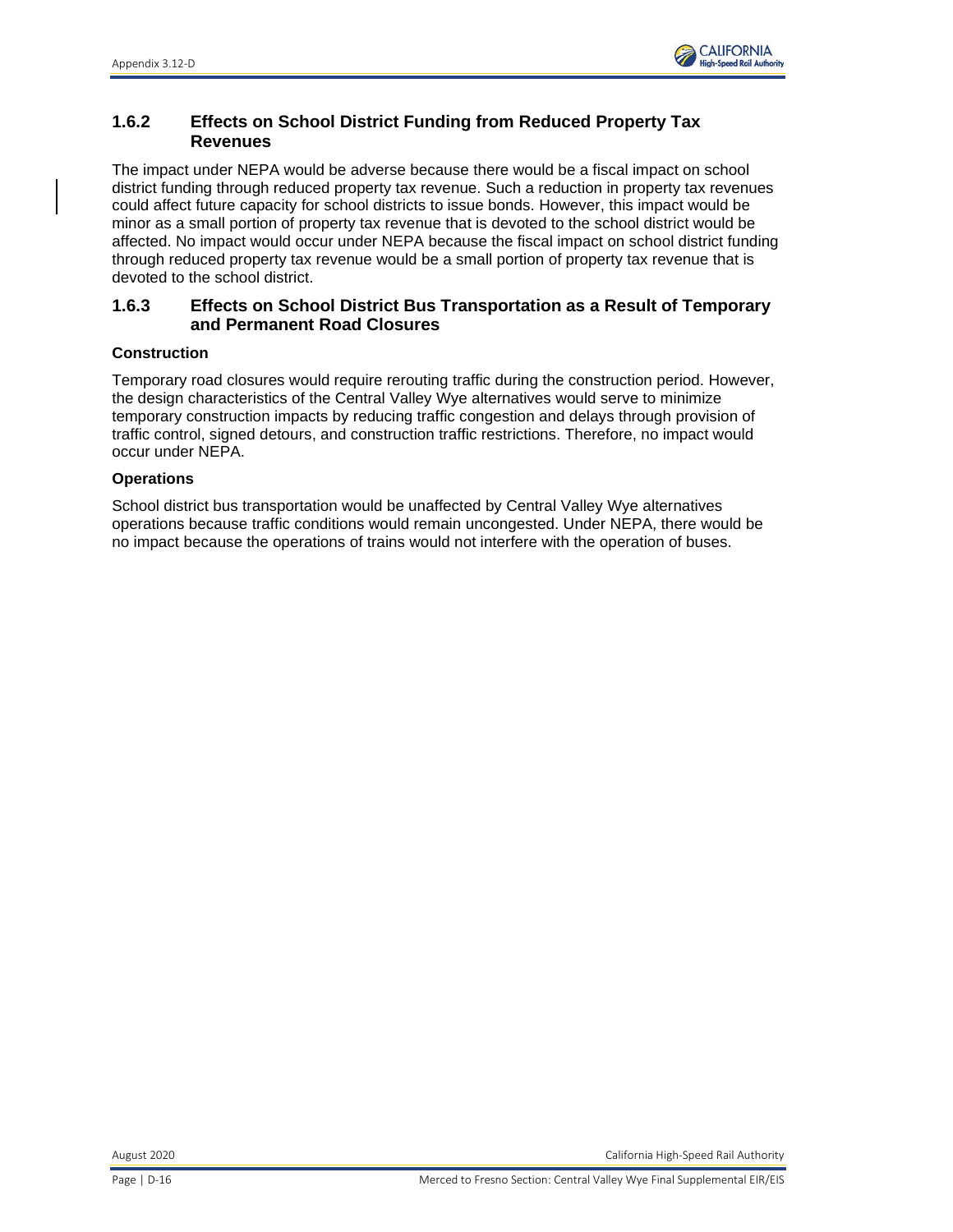

# **1.6.2 Effects on School District Funding from Reduced Property Tax Revenues**

The impact under NEPA would be adverse because there would be a fiscal impact on school district funding through reduced property tax revenue. Such a reduction in property tax revenues could affect future capacity for school districts to issue bonds. However, this impact would be minor as a small portion of property tax revenue that is devoted to the school district would be affected. No impact would occur under NEPA because the fiscal impact on school district funding through reduced property tax revenue would be a small portion of property tax revenue that is devoted to the school district.

## **1.6.3 Effects on School District Bus Transportation as a Result of Temporary and Permanent Road Closures**

#### **Construction**

Temporary road closures would require rerouting traffic during the construction period. However, the design characteristics of the Central Valley Wye alternatives would serve to minimize temporary construction impacts by reducing traffic congestion and delays through provision of traffic control, signed detours, and construction traffic restrictions. Therefore, no impact would occur under NEPA.

#### **Operations**

School district bus transportation would be unaffected by Central Valley Wye alternatives operations because traffic conditions would remain uncongested. Under NEPA, there would be no impact because the operations of trains would not interfere with the operation of buses.

August 2020 California High-Speed Rail Authority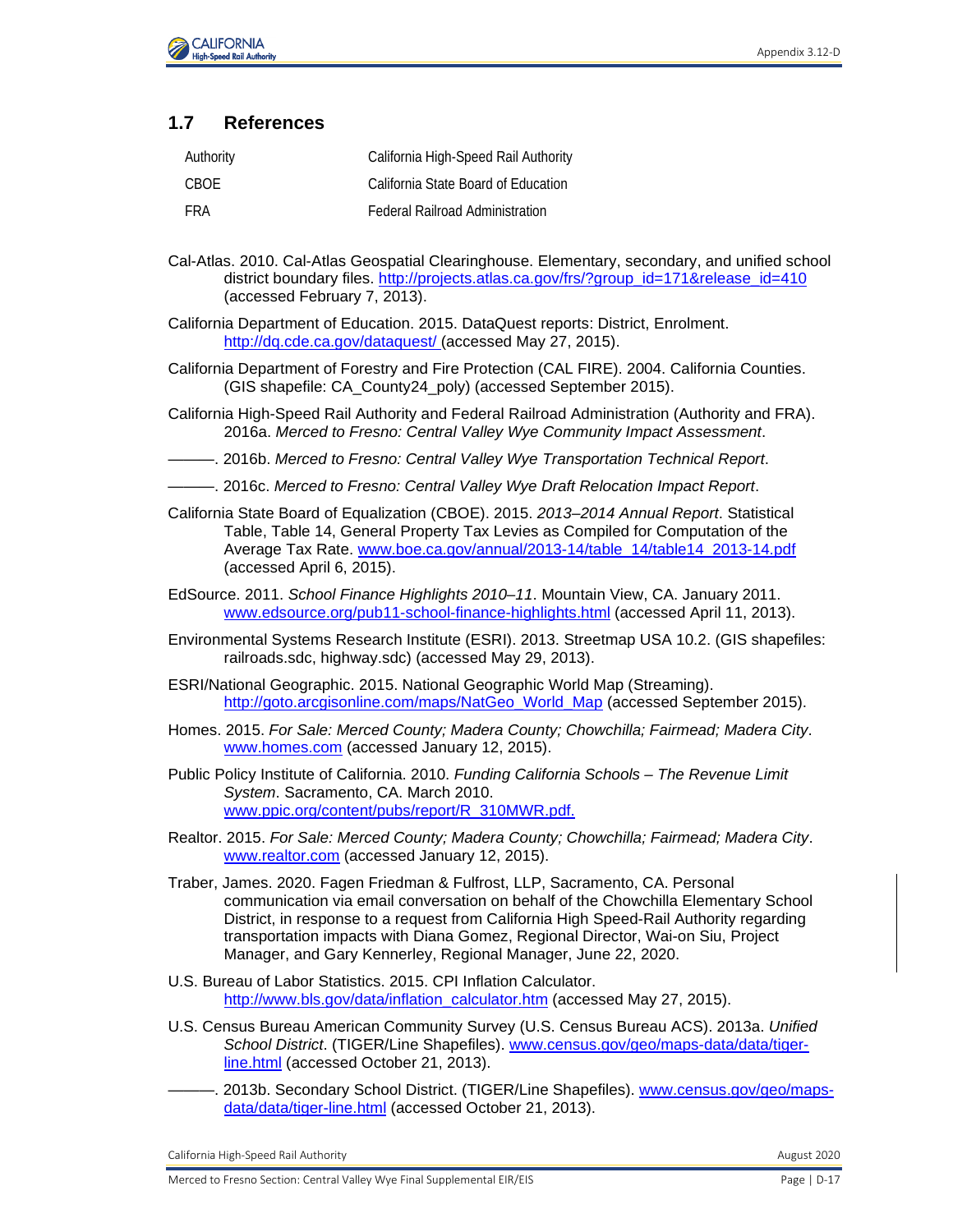

# **1.7 References**

| Authority | California High-Speed Rail Authority   |
|-----------|----------------------------------------|
| CBOE      | California State Board of Education    |
| FRA       | <b>Federal Railroad Administration</b> |

- Cal-Atlas. 2010. Cal-Atlas Geospatial Clearinghouse. Elementary, secondary, and unified school district boundary files. [http://projects.atlas.ca.gov/frs/?group\\_id=171&release\\_id=410](http://projects.atlas.ca.gov/frs/?group_id=171&release_id=410) (accessed February 7, 2013).
- California Department of Education. 2015. DataQuest reports: District, Enrolment. [http://dq.cde.ca.gov/dataquest/](http://www.realtor.com/) (accessed May 27, 2015).
- California Department of Forestry and Fire Protection (CAL FIRE). 2004. California Counties. (GIS shapefile: CA\_County24\_poly) (accessed September 2015).
- California High-Speed Rail Authority and Federal Railroad Administration (Authority and FRA). 2016a. *Merced to Fresno: Central Valley Wye Community Impact Assessment*.
- ———. 2016b. *Merced to Fresno: Central Valley Wye Transportation Technical Report*.
- -. 2016c. Merced to Fresno: Central Valley Wye Draft Relocation Impact Report.
- California State Board of Equalization (CBOE). 2015. *2013–2014 Annual Report*. Statistical Table, Table 14, General Property Tax Levies as Compiled for Computation of the Average Tax Rate. [www.boe.ca.gov/annual/2013-14/table\\_14/table14\\_2013-14.pdf](http://www.boe.ca.gov/annual/2013-14/table_14/table14_2013-14.pdf) (accessed April 6, 2015).
- EdSource. 2011. *School Finance Highlights 2010–11*. Mountain View, CA. January 2011. [www.edsource.org/pub11-school-finance-highlights.html](http://www.bls.gov/data/inflation_calculator.htm) (accessed April 11, 2013).
- Environmental Systems Research Institute (ESRI). 2013. Streetmap USA 10.2. (GIS shapefiles: railroads.sdc, highway.sdc) (accessed May 29, 2013).
- ESRI/National Geographic. 2015. National Geographic World Map (Streaming). [http://goto.arcgisonline.com/maps/NatGeo\\_World\\_Map](http://goto.arcgisonline.com/maps/NatGeo_World_Map) (accessed September 2015).
- Homes. 2015. *For Sale: Merced County; Madera County; Chowchilla; Fairmead; Madera City*. [www.homes.com](http://factfinder.census.gov/) (accessed January 12, 2015).
- Public Policy Institute of California. 2010. *Funding California Schools – The Revenue Limit System*. Sacramento, CA. March 2010. [www.ppic.org/content/pubs/report/R\\_310MWR.pdf.](http://www.ppic.org/content/pubs/report/R_310MWR.pdf)
- Realtor. 2015. *For Sale: Merced County; Madera County; Chowchilla; Fairmead; Madera City*. [www.realtor.com](http://www.edsource.org/pub11-school-finance-highlights.html) (accessed January 12, 2015).
- Traber, James. 2020. Fagen Friedman & Fulfrost, LLP, Sacramento, CA. Personal communication via email conversation on behalf of the Chowchilla Elementary School District, in response to a request from California High Speed-Rail Authority regarding transportation impacts with Diana Gomez, Regional Director, Wai-on Siu, Project Manager, and Gary Kennerley, Regional Manager, June 22, 2020.
- U.S. Bureau of Labor Statistics. 2015. CPI Inflation Calculator. [http://www.bls.gov/data/inflation\\_calculator.htm](http://www.homes.com/) (accessed May 27, 2015).
- U.S. Census Bureau American Community Survey (U.S. Census Bureau ACS). 2013a. *Unified School District*. (TIGER/Line Shapefiles). [www.census.gov/geo/maps-data/data/tiger](http://www.census.gov/geo/maps-data/data/tiger-line.html)[line.html](http://www.census.gov/geo/maps-data/data/tiger-line.html) (accessed October 21, 2013).
- 2013b. Secondary School District. (TIGER/Line Shapefiles). [www.census.gov/geo/maps](http://www.census.gov/geo/maps-data/data/tiger-line.html)[data/data/tiger-line.html](http://www.census.gov/geo/maps-data/data/tiger-line.html) (accessed October 21, 2013).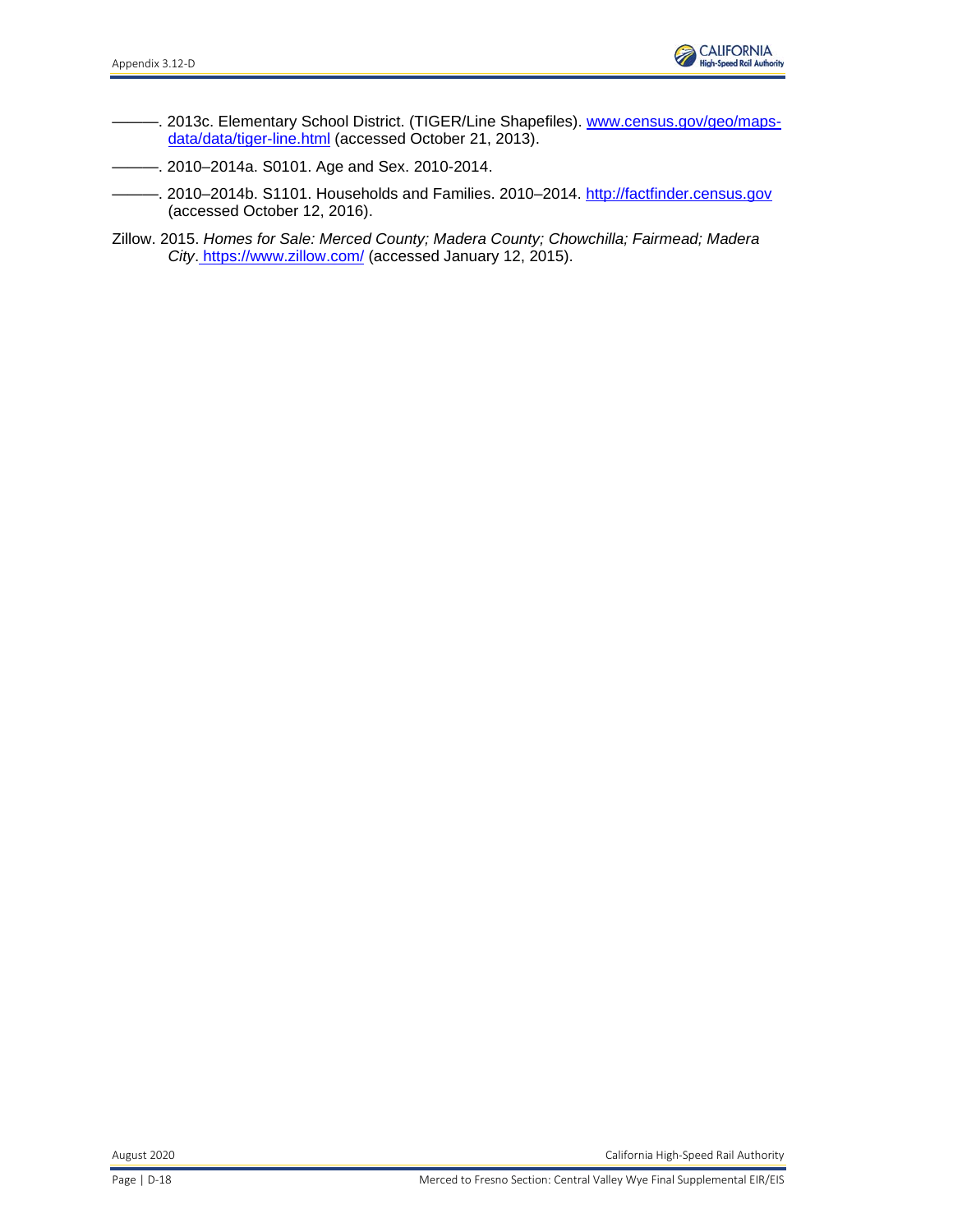

- -. 2013c. Elementary School District. (TIGER/Line Shapefiles). [www.census.gov/geo/maps](http://www.census.gov/geo/maps-data/data/tiger-line.html)[data/data/tiger-line.html](http://www.census.gov/geo/maps-data/data/tiger-line.html) (accessed October 21, 2013).
- ———. 2010–2014a. S0101. Age and Sex. 2010-2014.
- -. 2010-2014b. S1101. Households and Families. 2010-2014. [http://factfinder.census.gov](http://factfinder.census.gov/) (accessed October 12, 2016).
- Zillow. 2015. *Homes for Sale: Merced County; Madera County; Chowchilla; Fairmead; Madera City*. <https://www.zillow.com/> (accessed January 12, 2015).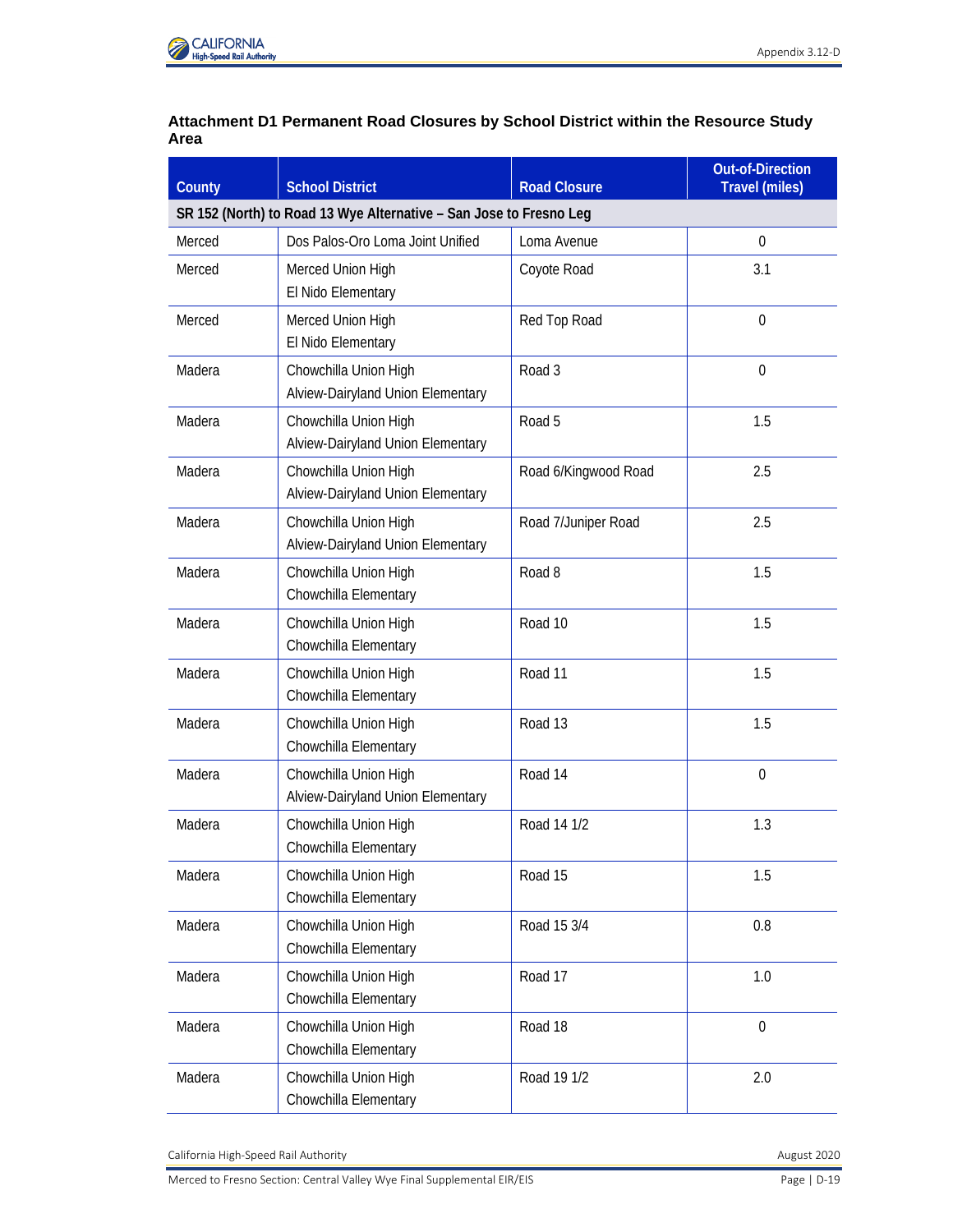

## **Attachment D1 Permanent Road Closures by School District within the Resource Study Area**

| County | <b>School District</b>                                             | <b>Road Closure</b>  | <b>Out-of-Direction</b><br><b>Travel (miles)</b> |  |  |  |
|--------|--------------------------------------------------------------------|----------------------|--------------------------------------------------|--|--|--|
|        | SR 152 (North) to Road 13 Wye Alternative - San Jose to Fresno Leg |                      |                                                  |  |  |  |
| Merced | Dos Palos-Oro Loma Joint Unified                                   | Loma Avenue          | $\mathbf 0$                                      |  |  |  |
| Merced | Merced Union High<br>El Nido Elementary                            | Coyote Road          | 3.1                                              |  |  |  |
| Merced | Merced Union High<br>El Nido Elementary                            | Red Top Road         | $\theta$                                         |  |  |  |
| Madera | Chowchilla Union High<br>Alview-Dairyland Union Elementary         | Road 3               | $\mathbf 0$                                      |  |  |  |
| Madera | Chowchilla Union High<br>Alview-Dairyland Union Elementary         | Road 5               | 1.5                                              |  |  |  |
| Madera | Chowchilla Union High<br>Alview-Dairyland Union Elementary         | Road 6/Kingwood Road | 2.5                                              |  |  |  |
| Madera | Chowchilla Union High<br>Alview-Dairyland Union Elementary         | Road 7/Juniper Road  | 2.5                                              |  |  |  |
| Madera | Chowchilla Union High<br>Chowchilla Elementary                     | Road 8               | 1.5                                              |  |  |  |
| Madera | Chowchilla Union High<br>Chowchilla Elementary                     | Road 10              | 1.5                                              |  |  |  |
| Madera | Chowchilla Union High<br>Chowchilla Elementary                     | Road 11              | 1.5                                              |  |  |  |
| Madera | Chowchilla Union High<br>Chowchilla Elementary                     | Road 13              | 1.5                                              |  |  |  |
| Madera | Chowchilla Union High<br>Alview-Dairyland Union Elementary         | Road 14              | $\mathbf 0$                                      |  |  |  |
| Madera | Chowchilla Union High<br>Chowchilla Elementary                     | Road 14 1/2          | 1.3                                              |  |  |  |
| Madera | Chowchilla Union High<br>Chowchilla Elementary                     | Road 15              | 1.5                                              |  |  |  |
| Madera | Chowchilla Union High<br>Chowchilla Elementary                     | Road 15 3/4          | 0.8                                              |  |  |  |
| Madera | Chowchilla Union High<br>Chowchilla Elementary                     | Road 17              | 1.0                                              |  |  |  |
| Madera | Chowchilla Union High<br>Chowchilla Elementary                     | Road 18              | $\boldsymbol{0}$                                 |  |  |  |
| Madera | Chowchilla Union High<br>Chowchilla Elementary                     | Road 19 1/2          | 2.0                                              |  |  |  |

California High-Speed Rail Authority **August 2020 August 2020**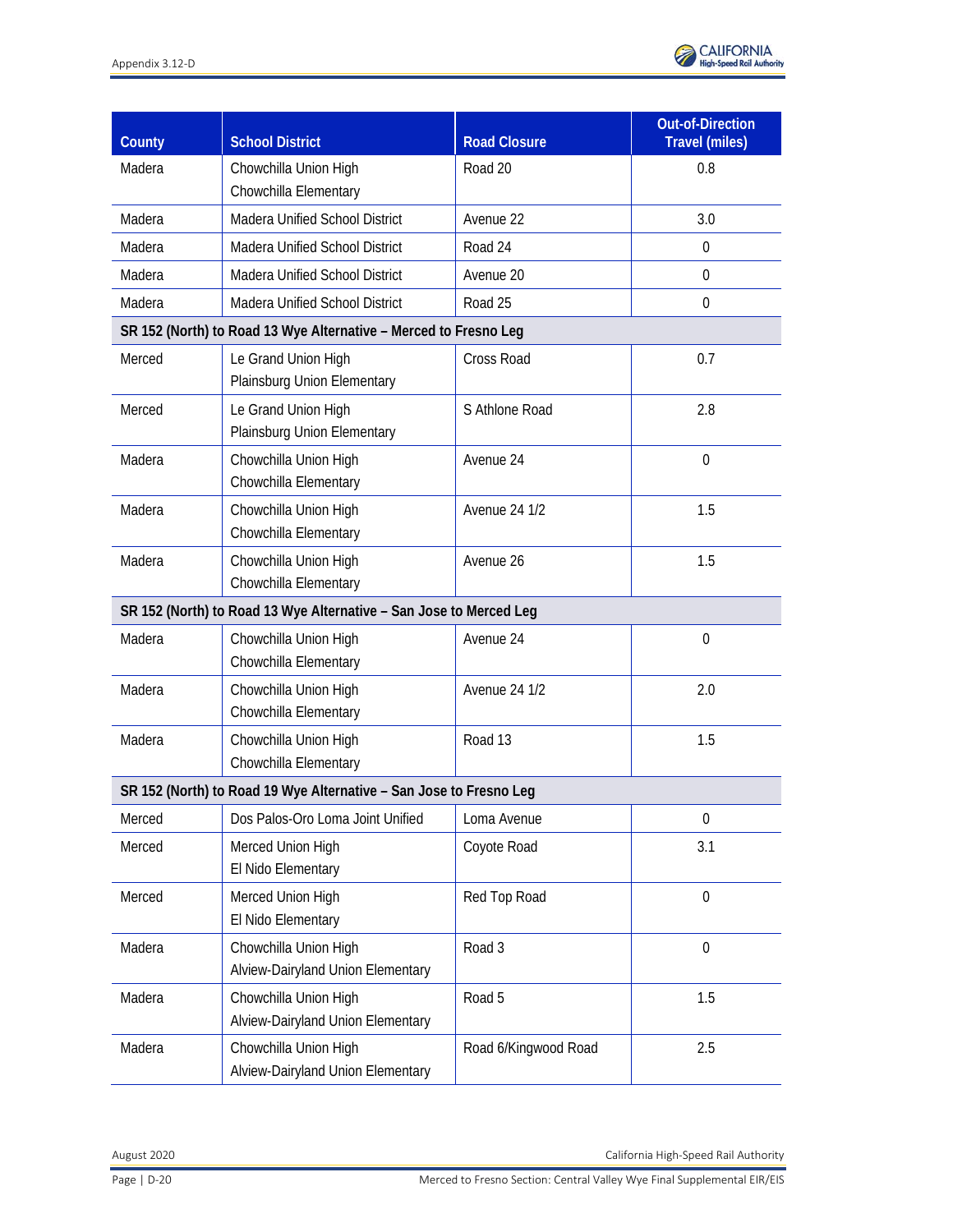

| County | <b>School District</b>                                             | <b>Road Closure</b>  | <b>Out-of-Direction</b><br><b>Travel (miles)</b> |
|--------|--------------------------------------------------------------------|----------------------|--------------------------------------------------|
| Madera | Chowchilla Union High<br>Chowchilla Elementary                     | Road 20              | 0.8                                              |
| Madera | Madera Unified School District                                     | Avenue 22            | 3.0                                              |
| Madera | Madera Unified School District                                     | Road 24              | 0                                                |
| Madera | Madera Unified School District                                     | Avenue 20            | $\Omega$                                         |
| Madera | Madera Unified School District                                     | Road 25              | 0                                                |
|        | SR 152 (North) to Road 13 Wye Alternative - Merced to Fresno Leg   |                      |                                                  |
| Merced | Le Grand Union High<br>Plainsburg Union Elementary                 | Cross Road           | 0.7                                              |
| Merced | Le Grand Union High<br>Plainsburg Union Elementary                 | S Athlone Road       | 2.8                                              |
| Madera | Chowchilla Union High<br>Chowchilla Elementary                     | Avenue 24            | $\mathbf 0$                                      |
| Madera | Chowchilla Union High<br>Chowchilla Elementary                     | <b>Avenue 24 1/2</b> | 1.5                                              |
| Madera | Chowchilla Union High<br>Chowchilla Elementary                     | Avenue 26            | 1.5                                              |
|        | SR 152 (North) to Road 13 Wye Alternative - San Jose to Merced Leg |                      |                                                  |
| Madera | Chowchilla Union High<br>Chowchilla Elementary                     | Avenue 24            | $\mathbf 0$                                      |
| Madera | Chowchilla Union High<br>Chowchilla Elementary                     | <b>Avenue 24 1/2</b> | 2.0                                              |
| Madera | Chowchilla Union High<br>Chowchilla Elementary                     | Road 13              | 1.5                                              |
|        | SR 152 (North) to Road 19 Wye Alternative - San Jose to Fresno Leg |                      |                                                  |
| Merced | Dos Palos-Oro Loma Joint Unified                                   | Loma Avenue          | 0                                                |
| Merced | Merced Union High<br>El Nido Elementary                            | Coyote Road          | 3.1                                              |
| Merced | Merced Union High<br>El Nido Elementary                            | Red Top Road         | $\mathbf 0$                                      |
| Madera | Chowchilla Union High<br>Alview-Dairyland Union Elementary         | Road 3               | $\mathbf 0$                                      |
| Madera | Chowchilla Union High<br>Alview-Dairyland Union Elementary         | Road 5               | 1.5                                              |
| Madera | Chowchilla Union High<br>Alview-Dairyland Union Elementary         | Road 6/Kingwood Road | 2.5                                              |

August 2020 California High-Speed Rail Authority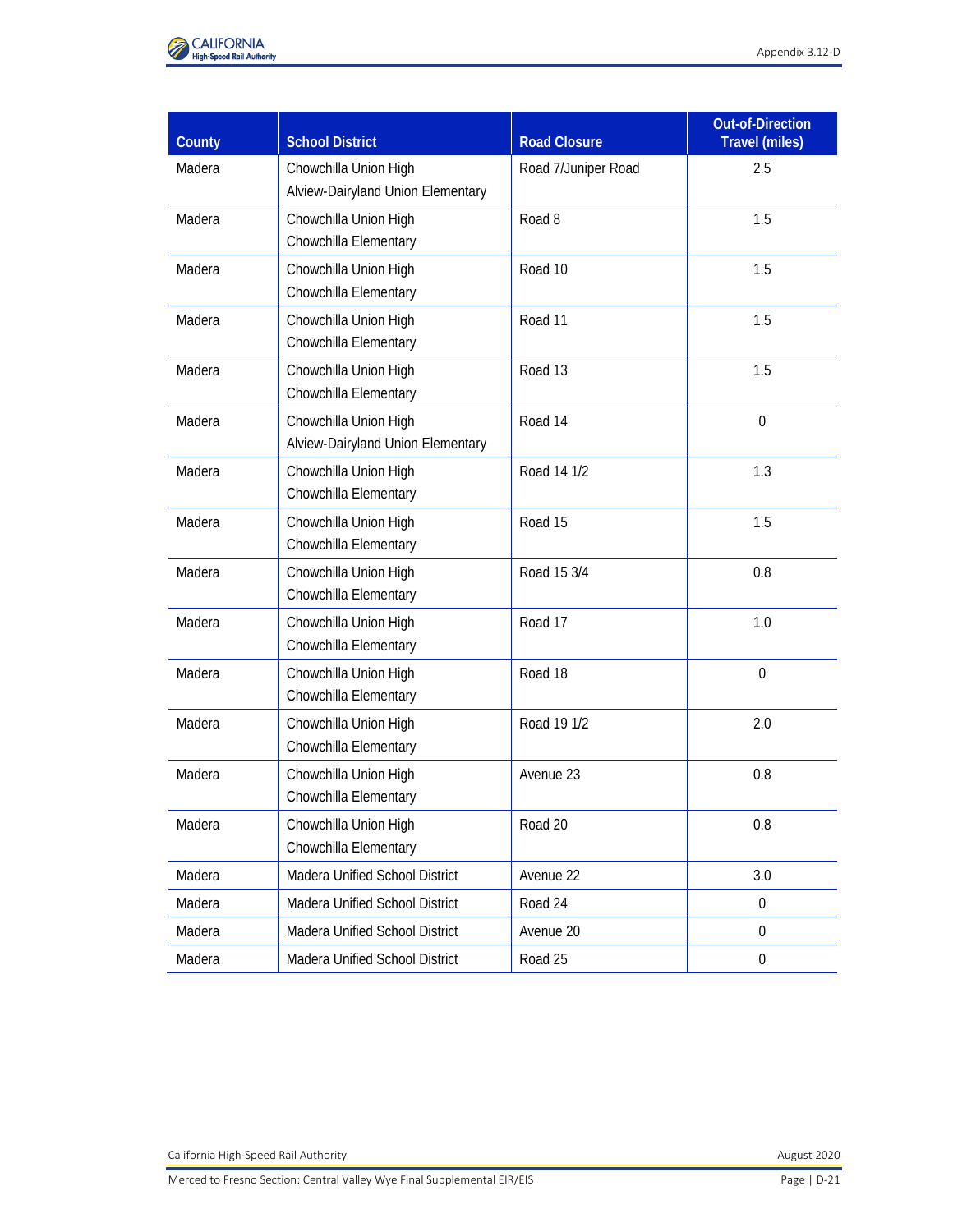

| County | <b>School District</b>                                     | <b>Road Closure</b> | <b>Out-of-Direction</b><br><b>Travel (miles)</b> |
|--------|------------------------------------------------------------|---------------------|--------------------------------------------------|
| Madera | Chowchilla Union High<br>Alview-Dairyland Union Elementary | Road 7/Juniper Road | 2.5                                              |
| Madera | Chowchilla Union High<br>Chowchilla Elementary             | Road 8              | 1.5                                              |
| Madera | Chowchilla Union High<br>Chowchilla Elementary             | Road 10             | 1.5                                              |
| Madera | Chowchilla Union High<br>Chowchilla Elementary             | Road 11             | 1.5                                              |
| Madera | Chowchilla Union High<br>Chowchilla Elementary             | Road 13             | 1.5                                              |
| Madera | Chowchilla Union High<br>Alview-Dairyland Union Elementary | Road 14             | $\mathbf 0$                                      |
| Madera | Chowchilla Union High<br>Chowchilla Elementary             | Road 14 1/2         | 1.3                                              |
| Madera | Chowchilla Union High<br>Chowchilla Elementary             | Road 15             | 1.5                                              |
| Madera | Chowchilla Union High<br>Chowchilla Elementary             | Road 15 3/4         | 0.8                                              |
| Madera | Chowchilla Union High<br>Chowchilla Elementary             | Road 17             | 1.0                                              |
| Madera | Chowchilla Union High<br>Chowchilla Elementary             | Road 18             | $\overline{0}$                                   |
| Madera | Chowchilla Union High<br>Chowchilla Elementary             | Road 19 1/2         | 2.0                                              |
| Madera | Chowchilla Union High<br>Chowchilla Elementary             | Avenue 23           | 0.8                                              |
| Madera | Chowchilla Union High<br>Chowchilla Elementary             | Road 20             | 0.8                                              |
| Madera | Madera Unified School District                             | Avenue 22           | 3.0                                              |
| Madera | Madera Unified School District                             | Road 24             | $\boldsymbol{0}$                                 |
| Madera | Madera Unified School District                             | Avenue 20           | $\boldsymbol{0}$                                 |
| Madera | Madera Unified School District                             | Road 25             | $\boldsymbol{0}$                                 |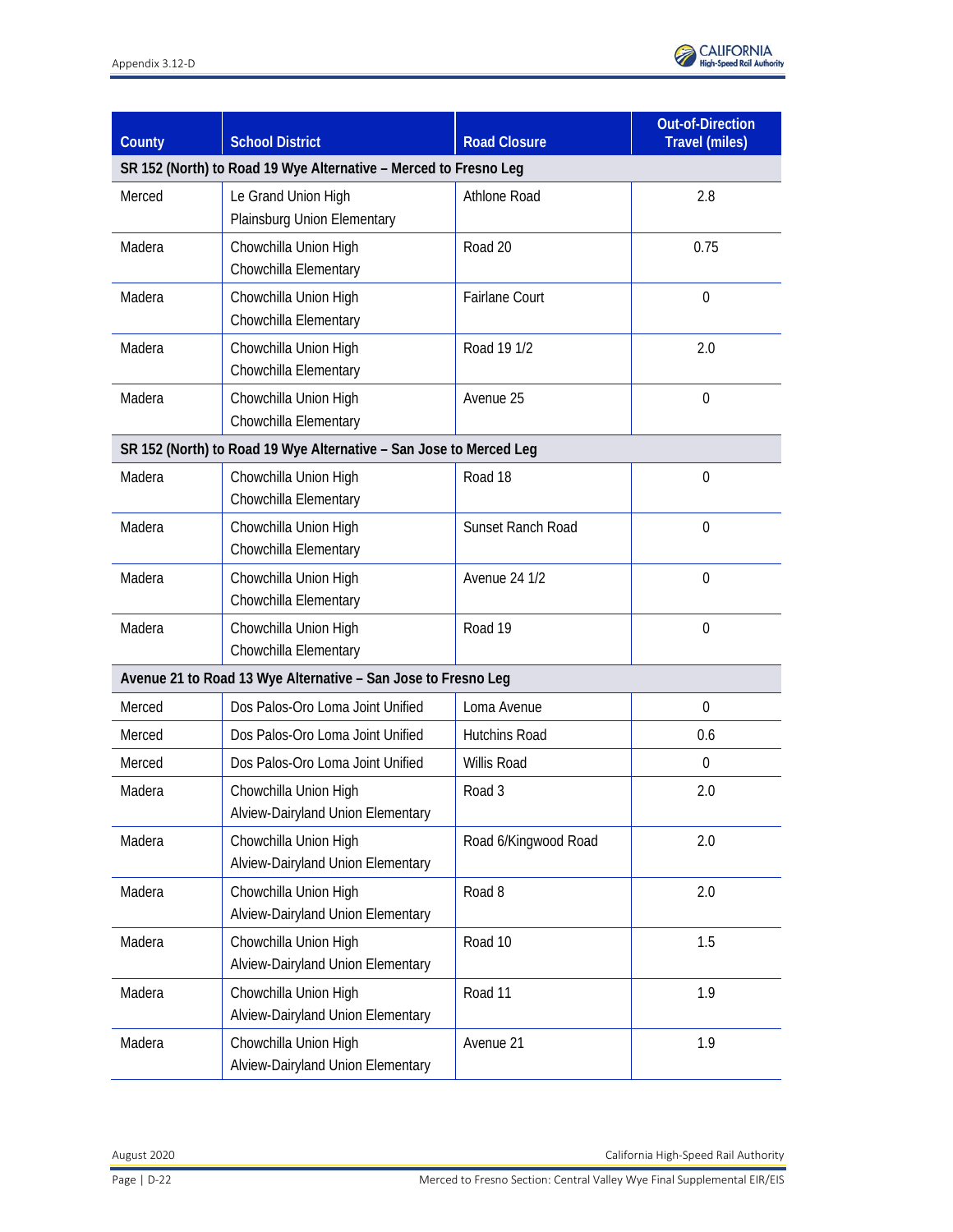

| County | <b>School District</b>                                             | <b>Road Closure</b>      | <b>Out-of-Direction</b><br><b>Travel (miles)</b> |
|--------|--------------------------------------------------------------------|--------------------------|--------------------------------------------------|
|        | SR 152 (North) to Road 19 Wye Alternative - Merced to Fresno Leg   |                          |                                                  |
| Merced | Le Grand Union High<br>Plainsburg Union Elementary                 | Athlone Road             | 2.8                                              |
| Madera | Chowchilla Union High<br>Chowchilla Elementary                     | Road 20                  | 0.75                                             |
| Madera | Chowchilla Union High<br>Chowchilla Elementary                     | <b>Fairlane Court</b>    | $\mathbf 0$                                      |
| Madera | Chowchilla Union High<br>Chowchilla Elementary                     | Road 19 1/2              | 2.0                                              |
| Madera | Chowchilla Union High<br>Chowchilla Elementary                     | Avenue 25                | $\mathbf 0$                                      |
|        | SR 152 (North) to Road 19 Wye Alternative - San Jose to Merced Leg |                          |                                                  |
| Madera | Chowchilla Union High<br>Chowchilla Elementary                     | Road 18                  | $\mathbf 0$                                      |
| Madera | Chowchilla Union High<br>Chowchilla Elementary                     | <b>Sunset Ranch Road</b> | $\overline{0}$                                   |
| Madera | Chowchilla Union High<br>Chowchilla Elementary                     | <b>Avenue 24 1/2</b>     | $\mathbf 0$                                      |
| Madera | Chowchilla Union High<br>Chowchilla Elementary                     | Road 19                  | $\mathbf 0$                                      |
|        | Avenue 21 to Road 13 Wye Alternative - San Jose to Fresno Leg      |                          |                                                  |
| Merced | Dos Palos-Oro Loma Joint Unified                                   | Loma Avenue              | $\overline{0}$                                   |
| Merced | Dos Palos-Oro Loma Joint Unified                                   | <b>Hutchins Road</b>     | 0.6                                              |
| Merced | Dos Palos-Oro Loma Joint Unified                                   | <b>Willis Road</b>       | $\mathbf 0$                                      |
| Madera | Chowchilla Union High<br>Alview-Dairyland Union Elementary         | Road 3                   | 2.0                                              |
| Madera | Chowchilla Union High<br>Alview-Dairyland Union Elementary         | Road 6/Kingwood Road     | 2.0                                              |
| Madera | Chowchilla Union High<br>Alview-Dairyland Union Elementary         | Road 8                   | 2.0                                              |
| Madera | Chowchilla Union High<br>Alview-Dairyland Union Elementary         | Road 10                  | 1.5                                              |
| Madera | Chowchilla Union High<br>Alview-Dairyland Union Elementary         | Road 11                  | 1.9                                              |
| Madera | Chowchilla Union High<br>Alview-Dairyland Union Elementary         | Avenue 21                | 1.9                                              |

August 2020 California High-Speed Rail Authority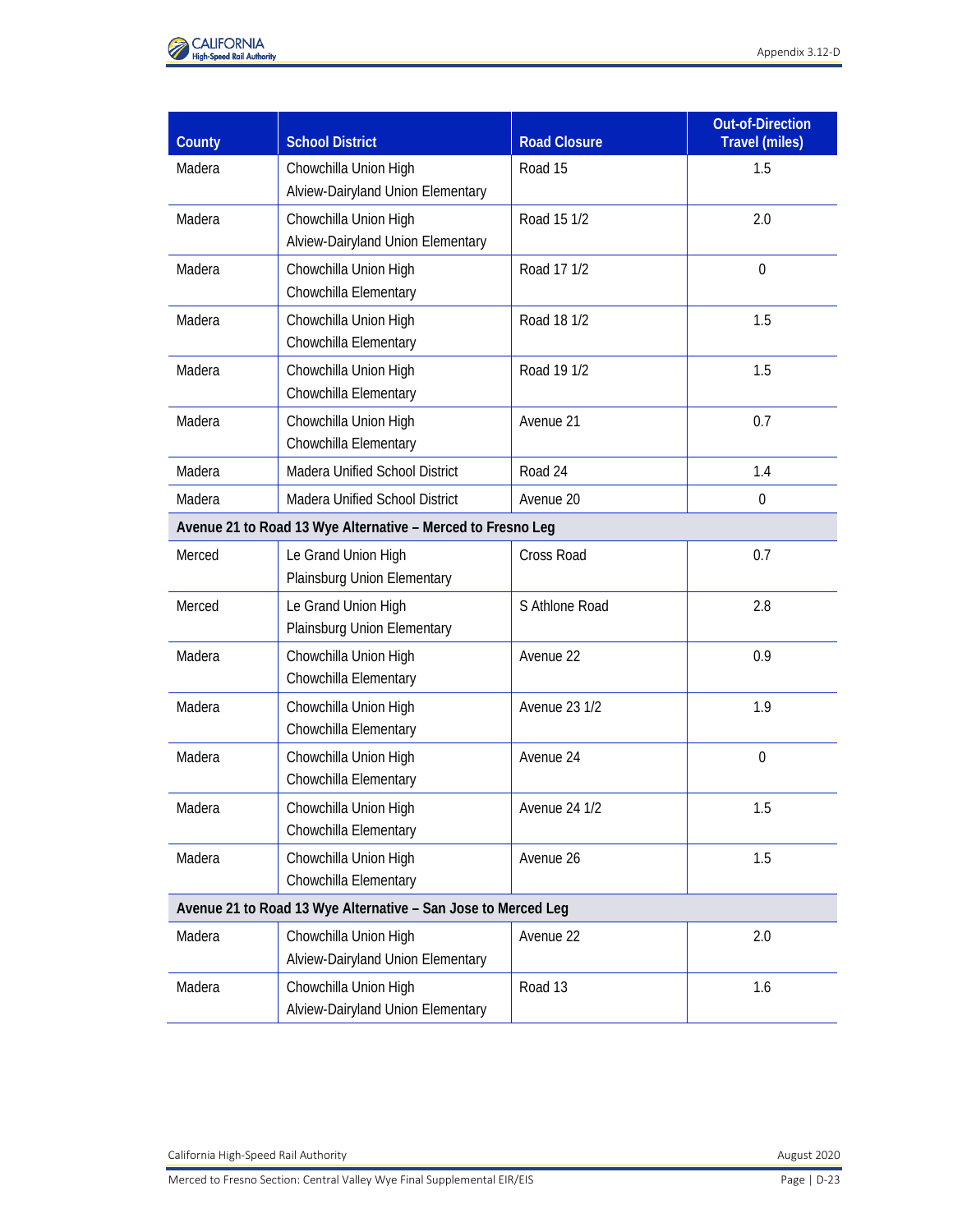

| County                                                      | <b>School District</b>                                        | <b>Road Closure</b>  | <b>Out-of-Direction</b><br><b>Travel (miles)</b> |  |
|-------------------------------------------------------------|---------------------------------------------------------------|----------------------|--------------------------------------------------|--|
| Madera                                                      | Chowchilla Union High<br>Alview-Dairyland Union Elementary    | Road 15              | 1.5                                              |  |
| Madera                                                      | Chowchilla Union High<br>Alview-Dairyland Union Elementary    | Road 15 1/2          | 2.0                                              |  |
| Madera                                                      | Chowchilla Union High<br>Chowchilla Elementary                | Road 17 1/2          | $\mathbf 0$                                      |  |
| Madera                                                      | Chowchilla Union High<br>Chowchilla Elementary                | Road 18 1/2          | 1.5                                              |  |
| Madera                                                      | Chowchilla Union High<br>Chowchilla Elementary                | Road 19 1/2          | 1.5                                              |  |
| Madera                                                      | Chowchilla Union High<br>Chowchilla Elementary                | Avenue 21            | 0.7                                              |  |
| Madera                                                      | <b>Madera Unified School District</b>                         | Road 24              | 1.4                                              |  |
| Madera                                                      | Madera Unified School District                                | Avenue 20            | $\boldsymbol{0}$                                 |  |
| Avenue 21 to Road 13 Wye Alternative - Merced to Fresno Leg |                                                               |                      |                                                  |  |
| Merced                                                      | Le Grand Union High<br>Plainsburg Union Elementary            | Cross Road           | 0.7                                              |  |
| Merced                                                      | Le Grand Union High<br>Plainsburg Union Elementary            | S Athlone Road       | 2.8                                              |  |
| Madera                                                      | Chowchilla Union High<br>Chowchilla Elementary                | Avenue 22            | 0.9                                              |  |
| Madera                                                      | Chowchilla Union High<br>Chowchilla Elementary                | Avenue 23 1/2        | 1.9                                              |  |
| Madera                                                      | Chowchilla Union High<br>Chowchilla Elementary                | Avenue 24            | $\mathbf 0$                                      |  |
| Madera                                                      | Chowchilla Union High<br>Chowchilla Elementary                | <b>Avenue 24 1/2</b> | 1.5                                              |  |
| Madera                                                      | Chowchilla Union High<br>Chowchilla Elementary                | Avenue 26            | 1.5                                              |  |
|                                                             | Avenue 21 to Road 13 Wye Alternative - San Jose to Merced Leg |                      |                                                  |  |
| Madera                                                      | Chowchilla Union High<br>Alview-Dairyland Union Elementary    | Avenue 22            | 2.0                                              |  |
| Madera                                                      | Chowchilla Union High<br>Alview-Dairyland Union Elementary    | Road 13              | 1.6                                              |  |

California High-Speed Rail Authority **August 2020**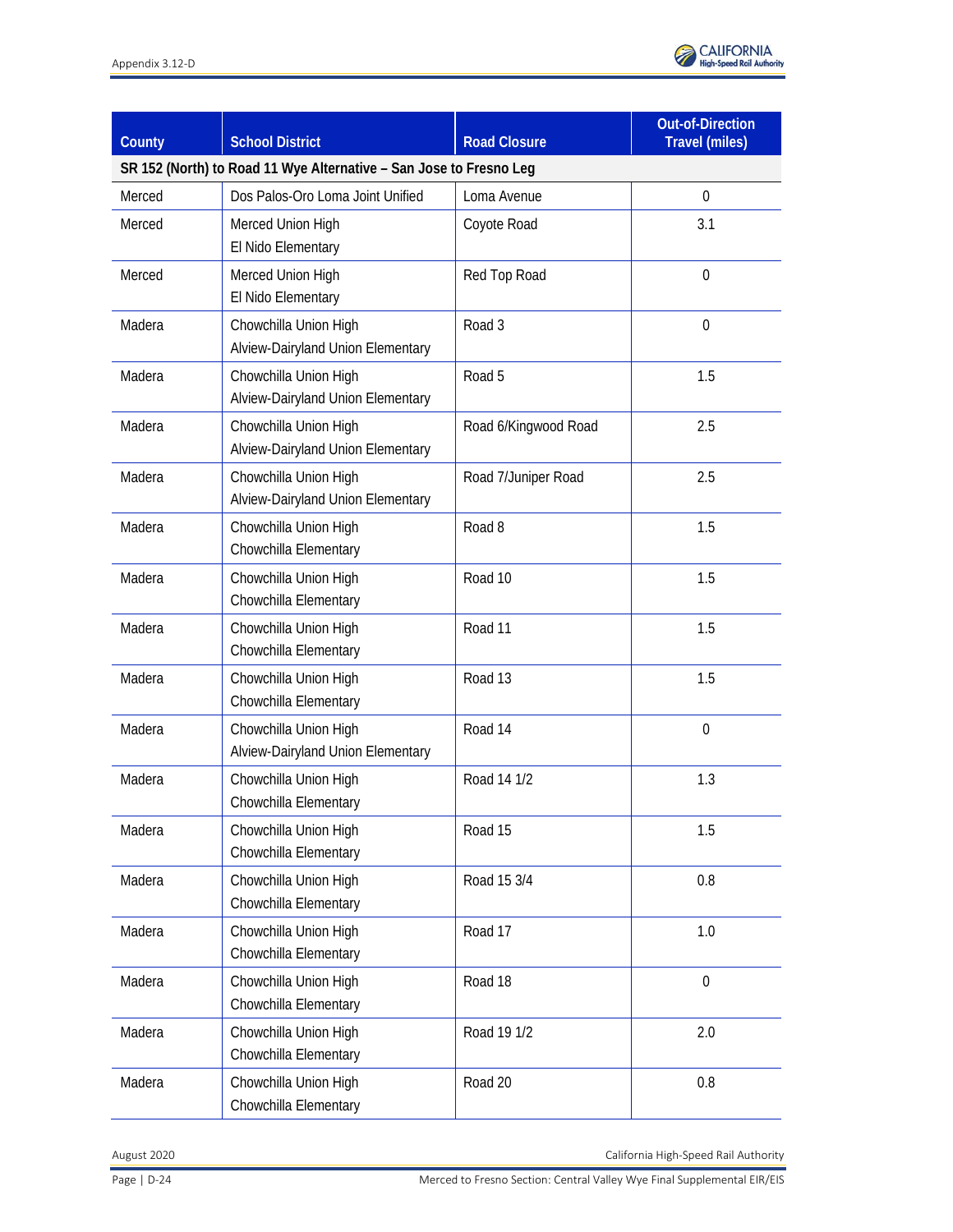

| <b>County</b> | <b>School District</b>                                             | <b>Road Closure</b>  | <b>Out-of-Direction</b><br><b>Travel (miles)</b> |
|---------------|--------------------------------------------------------------------|----------------------|--------------------------------------------------|
|               | SR 152 (North) to Road 11 Wye Alternative - San Jose to Fresno Leg |                      |                                                  |
| Merced        | Dos Palos-Oro Loma Joint Unified                                   | Loma Avenue          | $\Omega$                                         |
| Merced        | Merced Union High<br>El Nido Elementary                            | Coyote Road          | 3.1                                              |
| Merced        | Merced Union High<br>El Nido Elementary                            | Red Top Road         | $\mathbf 0$                                      |
| Madera        | Chowchilla Union High<br>Alview-Dairyland Union Elementary         | Road 3               | $\mathbf 0$                                      |
| Madera        | Chowchilla Union High<br>Alview-Dairyland Union Elementary         | Road 5               | 1.5                                              |
| Madera        | Chowchilla Union High<br>Alview-Dairyland Union Elementary         | Road 6/Kingwood Road | 2.5                                              |
| Madera        | Chowchilla Union High<br>Alview-Dairyland Union Elementary         | Road 7/Juniper Road  | 2.5                                              |
| Madera        | Chowchilla Union High<br>Chowchilla Elementary                     | Road 8               | 1.5                                              |
| Madera        | Chowchilla Union High<br>Chowchilla Elementary                     | Road 10              | 1.5                                              |
| Madera        | Chowchilla Union High<br>Chowchilla Elementary                     | Road 11              | 1.5                                              |
| Madera        | Chowchilla Union High<br>Chowchilla Elementary                     | Road 13              | 1.5                                              |
| Madera        | Chowchilla Union High<br>Alview-Dairyland Union Elementary         | Road 14              | $\overline{0}$                                   |
| Madera        | Chowchilla Union High<br>Chowchilla Elementary                     | Road 14 1/2          | 1.3                                              |
| Madera        | Chowchilla Union High<br>Chowchilla Elementary                     | Road 15              | 1.5                                              |
| Madera        | Chowchilla Union High<br>Chowchilla Elementary                     | Road 15 3/4          | 0.8                                              |
| Madera        | Chowchilla Union High<br>Chowchilla Elementary                     | Road 17              | 1.0                                              |
| Madera        | Chowchilla Union High<br>Chowchilla Elementary                     | Road 18              | $\mathbf 0$                                      |
| Madera        | Chowchilla Union High<br>Chowchilla Elementary                     | Road 19 1/2          | 2.0                                              |
| Madera        | Chowchilla Union High<br>Chowchilla Elementary                     | Road 20              | $0.8\,$                                          |

August 2020 California High-Speed Rail Authority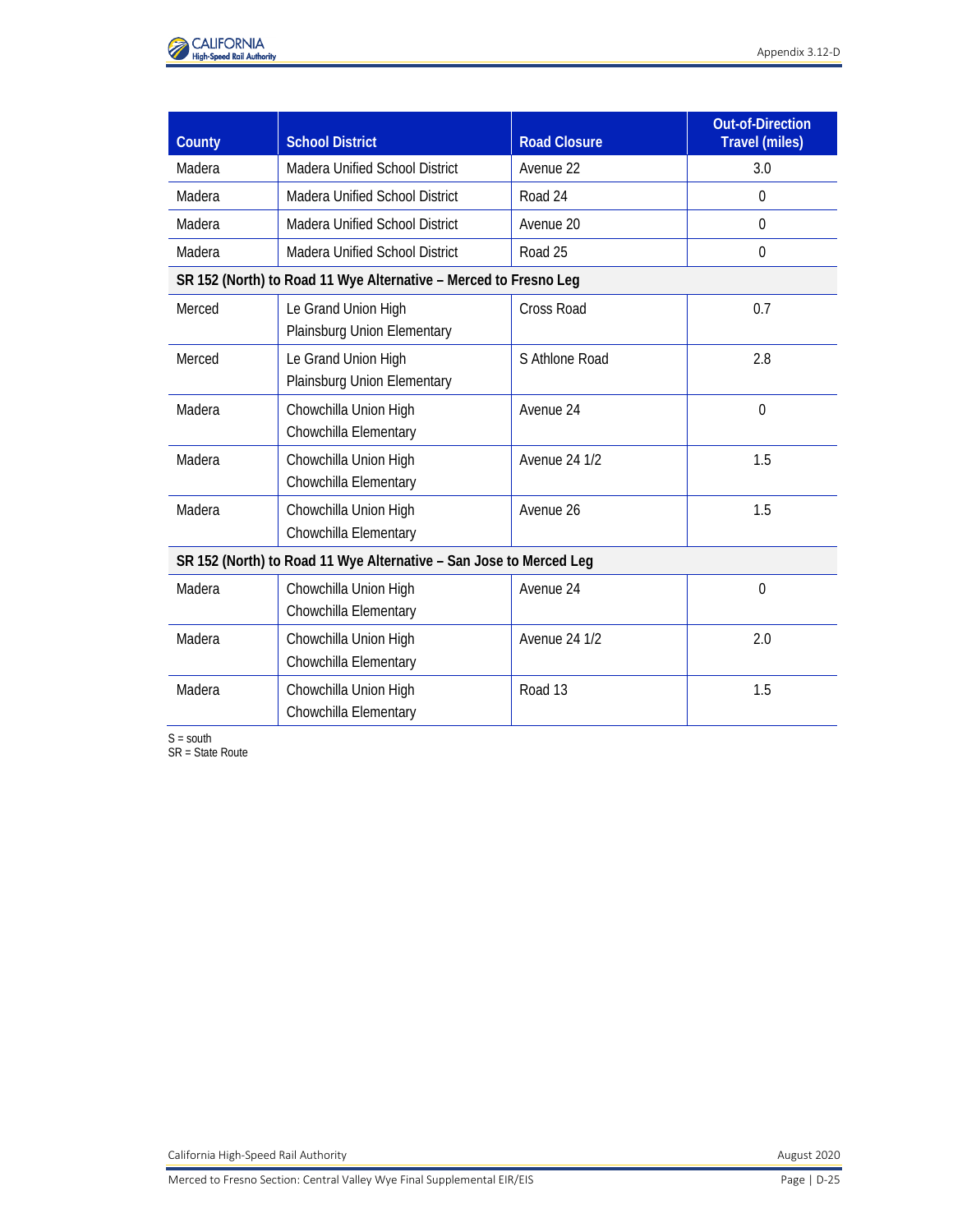

| County | <b>School District</b>                                             | <b>Road Closure</b>  | <b>Out-of-Direction</b><br><b>Travel (miles)</b> |
|--------|--------------------------------------------------------------------|----------------------|--------------------------------------------------|
| Madera | Madera Unified School District                                     | Avenue 22            | 3.0                                              |
| Madera | <b>Madera Unified School District</b>                              | Road 24              | $\Omega$                                         |
| Madera | <b>Madera Unified School District</b>                              | Avenue 20            | $\overline{0}$                                   |
| Madera | Madera Unified School District                                     | Road 25              | $\Omega$                                         |
|        | SR 152 (North) to Road 11 Wye Alternative - Merced to Fresno Leg   |                      |                                                  |
| Merced | Le Grand Union High<br>Plainsburg Union Elementary                 | Cross Road           | 0.7                                              |
| Merced | Le Grand Union High<br>Plainsburg Union Elementary                 | S Athlone Road       | 2.8                                              |
| Madera | Chowchilla Union High<br>Chowchilla Elementary                     | Avenue 24            | $\overline{0}$                                   |
| Madera | Chowchilla Union High<br>Chowchilla Elementary                     | <b>Avenue 24 1/2</b> | 1.5                                              |
| Madera | Chowchilla Union High<br>Chowchilla Elementary                     | Avenue 26            | 1.5                                              |
|        | SR 152 (North) to Road 11 Wye Alternative - San Jose to Merced Leg |                      |                                                  |
| Madera | Chowchilla Union High<br>Chowchilla Elementary                     | Avenue 24            | $\theta$                                         |
| Madera | Chowchilla Union High<br>Chowchilla Elementary                     | <b>Avenue 24 1/2</b> | 2.0                                              |
| Madera | Chowchilla Union High<br>Chowchilla Elementary                     | Road 13              | 1.5                                              |

 $S =$  south

SR = State Route

California High-Speed Rail Authority **August 2020**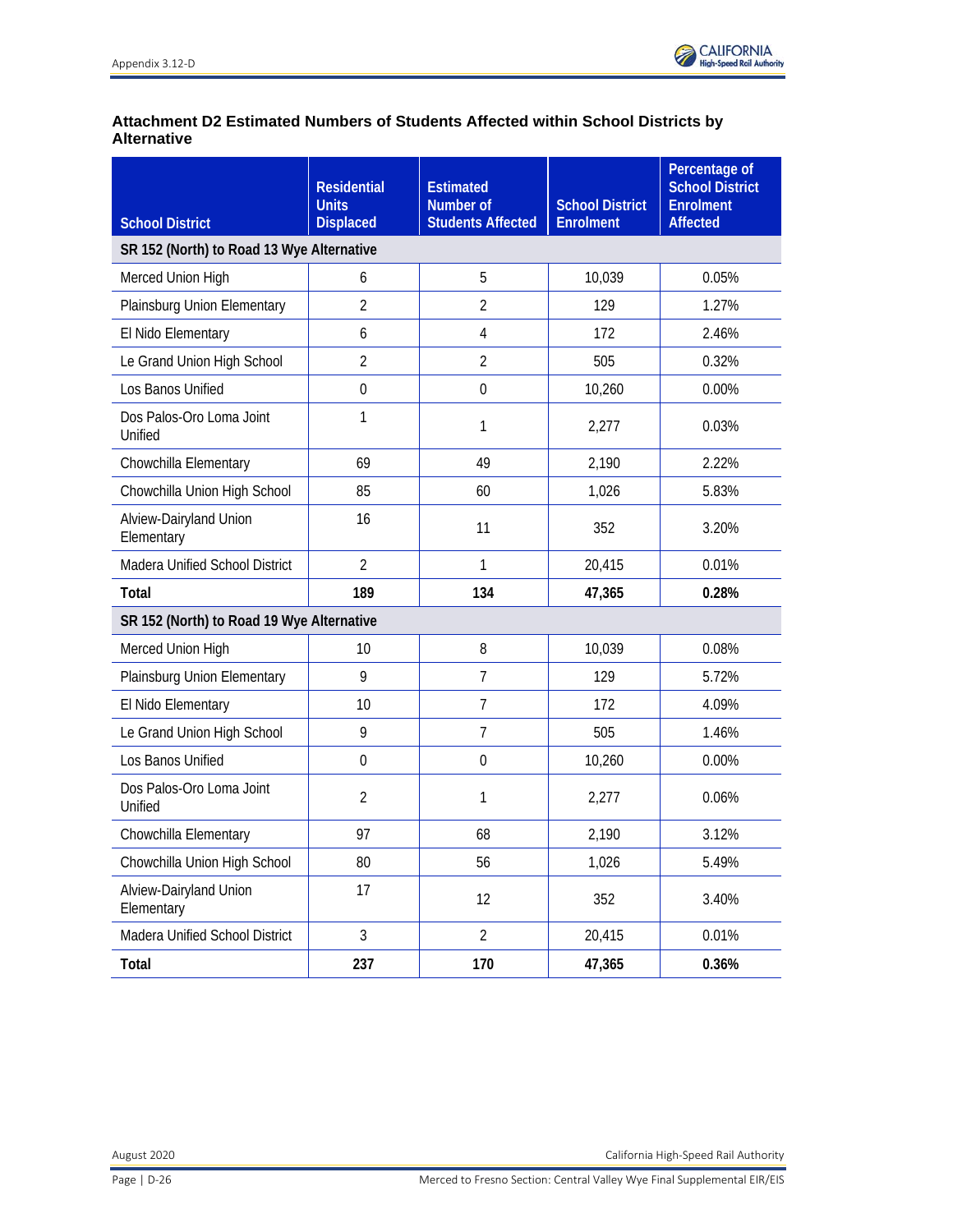# **Attachment D2 Estimated Numbers of Students Affected within School Districts by Alternative**

| <b>School District</b>                    | <b>Residential</b><br><b>Units</b><br><b>Displaced</b> | <b>Estimated</b><br><b>Number of</b><br><b>Students Affected</b> | <b>School District</b><br><b>Enrolment</b> | Percentage of<br><b>School District</b><br><b>Enrolment</b><br><b>Affected</b> |  |
|-------------------------------------------|--------------------------------------------------------|------------------------------------------------------------------|--------------------------------------------|--------------------------------------------------------------------------------|--|
| SR 152 (North) to Road 13 Wye Alternative |                                                        |                                                                  |                                            |                                                                                |  |
| Merced Union High                         | 6                                                      | 5                                                                | 10,039                                     | 0.05%                                                                          |  |
| Plainsburg Union Elementary               | $\overline{2}$                                         | $\overline{2}$                                                   | 129                                        | 1.27%                                                                          |  |
| El Nido Elementary                        | 6                                                      | 4                                                                | 172                                        | 2.46%                                                                          |  |
| Le Grand Union High School                | $\overline{2}$                                         | $\overline{2}$                                                   | 505                                        | 0.32%                                                                          |  |
| Los Banos Unified                         | $\mathbf 0$                                            | $\mathbf 0$                                                      | 10,260                                     | 0.00%                                                                          |  |
| Dos Palos-Oro Loma Joint<br>Unified       | 1                                                      | 1                                                                | 2,277                                      | 0.03%                                                                          |  |
| Chowchilla Elementary                     | 69                                                     | 49                                                               | 2,190                                      | 2.22%                                                                          |  |
| Chowchilla Union High School              | 85                                                     | 60                                                               | 1,026                                      | 5.83%                                                                          |  |
| Alview-Dairyland Union<br>Elementary      | 16                                                     | 11                                                               | 352                                        | 3.20%                                                                          |  |
| Madera Unified School District            | $\overline{2}$                                         | 1                                                                | 20,415                                     | 0.01%                                                                          |  |
| <b>Total</b>                              | 189                                                    | 134                                                              | 47,365                                     | 0.28%                                                                          |  |
| SR 152 (North) to Road 19 Wye Alternative |                                                        |                                                                  |                                            |                                                                                |  |
| Merced Union High                         | 10                                                     | 8                                                                | 10,039                                     | 0.08%                                                                          |  |
| Plainsburg Union Elementary               | 9                                                      | $\overline{7}$                                                   | 129                                        | 5.72%                                                                          |  |
| El Nido Elementary                        | 10                                                     | $\overline{7}$                                                   | 172                                        | 4.09%                                                                          |  |
| Le Grand Union High School                | 9                                                      | $\overline{7}$                                                   | 505                                        | 1.46%                                                                          |  |
| Los Banos Unified                         | $\mathbf 0$                                            | $\mathbf 0$                                                      | 10,260                                     | 0.00%                                                                          |  |
| Dos Palos-Oro Loma Joint<br>Unified       | $\overline{2}$                                         | 1                                                                | 2,277                                      | 0.06%                                                                          |  |
| Chowchilla Elementary                     | 97                                                     | 68                                                               | 2,190                                      | 3.12%                                                                          |  |
| Chowchilla Union High School              | 80                                                     | 56                                                               | 1,026                                      | 5.49%                                                                          |  |
| Alview-Dairyland Union<br>Elementary      | 17                                                     | 12                                                               | 352                                        | 3.40%                                                                          |  |
| Madera Unified School District            | $\mathfrak{Z}$                                         | $\overline{2}$                                                   | 20,415                                     | 0.01%                                                                          |  |
| Total                                     | 237                                                    | 170                                                              | 47,365                                     | 0.36%                                                                          |  |